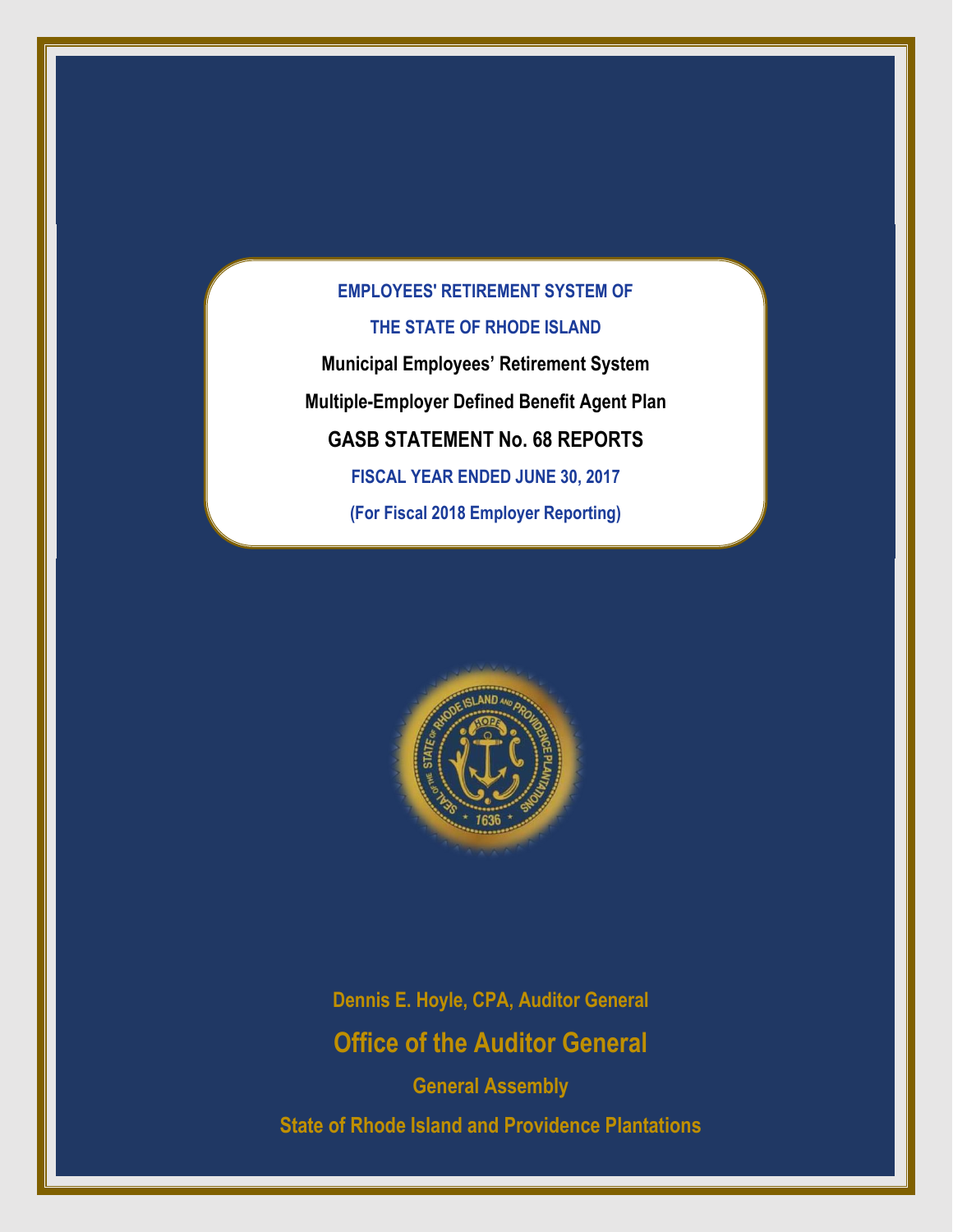

# Office of the Auditor General

State of Rhode Island and Providence Plantations - General Assembly **Dennis E. Hoyle, CPA - Auditor General**

**oag.ri.gov**

33 Broad Street • Suite 201• Providence, RI • 02903-4177 tel: 401.222.2435 · fax: 401.222.2111

September 26, 2018

#### JOINT COMMITTEE ON LEGISLATIVE SERVICES:

SPEAKER Nicholas A. Mattiello, Chairman

Senator Dominick J. Ruggerio Senator Dennis L. Algiere Representative K. Joseph Shekarchi Representative Patricia L. Morgan

We have completed our audit of the Schedules of Changes in Fiduciary Net Position by Employer - Municipal Employees' Retirement System (MERS) plan for the fiscal year ended June 30, 2017. The Schedules are required for employers participating in the MERS multiple-employer defined benefit agent plan to meet their financial reporting responsibilities under generally accepted accounting principles – specifically the requirements of Governmental Accounting Standards Board Statement No. 68 – *Accounting and Financial Reporting for Pensions.* 

We have also included our report on the MERS plan census data as of June 30, 2016, which was used as the basis for the actuarial valuation of the plan at that date rolled forward to June 30, 2017 – **the plan measurement date for fiscal 2018 financial reporting by participating employers in the MERS plan.** 

Our report is contained herein as outlined in the Table of Contents.

Sincerely, Dennis E. Hoyle, CPA

Auditor General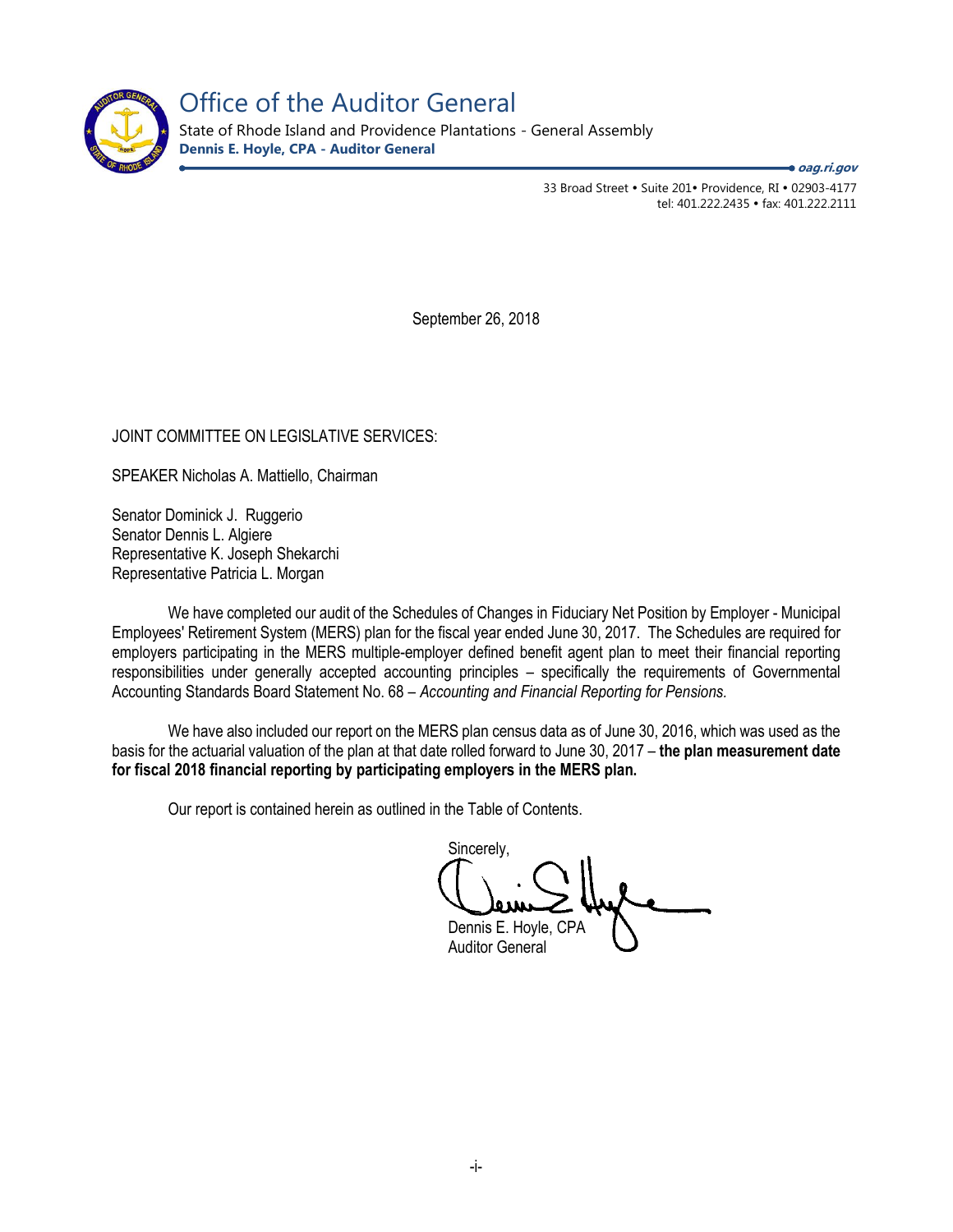## *Municipal Employees' Retirement System*

# **Multiple-Employer Defined Benefit Agent Plan**

## *GASB STATEMENT No. 68 REPORTS*

## *FISCAL YEAR ENDED JUNE 30, 2017*

## **TABLE OF CONTENTS**

### **PAGE**

|      | <b>INTRODUCTION</b>                                                 |    |
|------|---------------------------------------------------------------------|----|
| II.  | INDEPENDENT ACCOUNTANT'S REPORT ON PLAN CENSUS DATA                 | 2  |
| III. | INDEPENDENT AUDITOR'S REPORT                                        |    |
| IV.  | SCHEDULES OF CHANGES IN FIDUCIARY NET POSITION BY EMPLOYER          | 6  |
|      | NOTES TO SCHEDULES OF CHANGES IN FIDUCIARY NET POSITION BY EMPLOYER | 22 |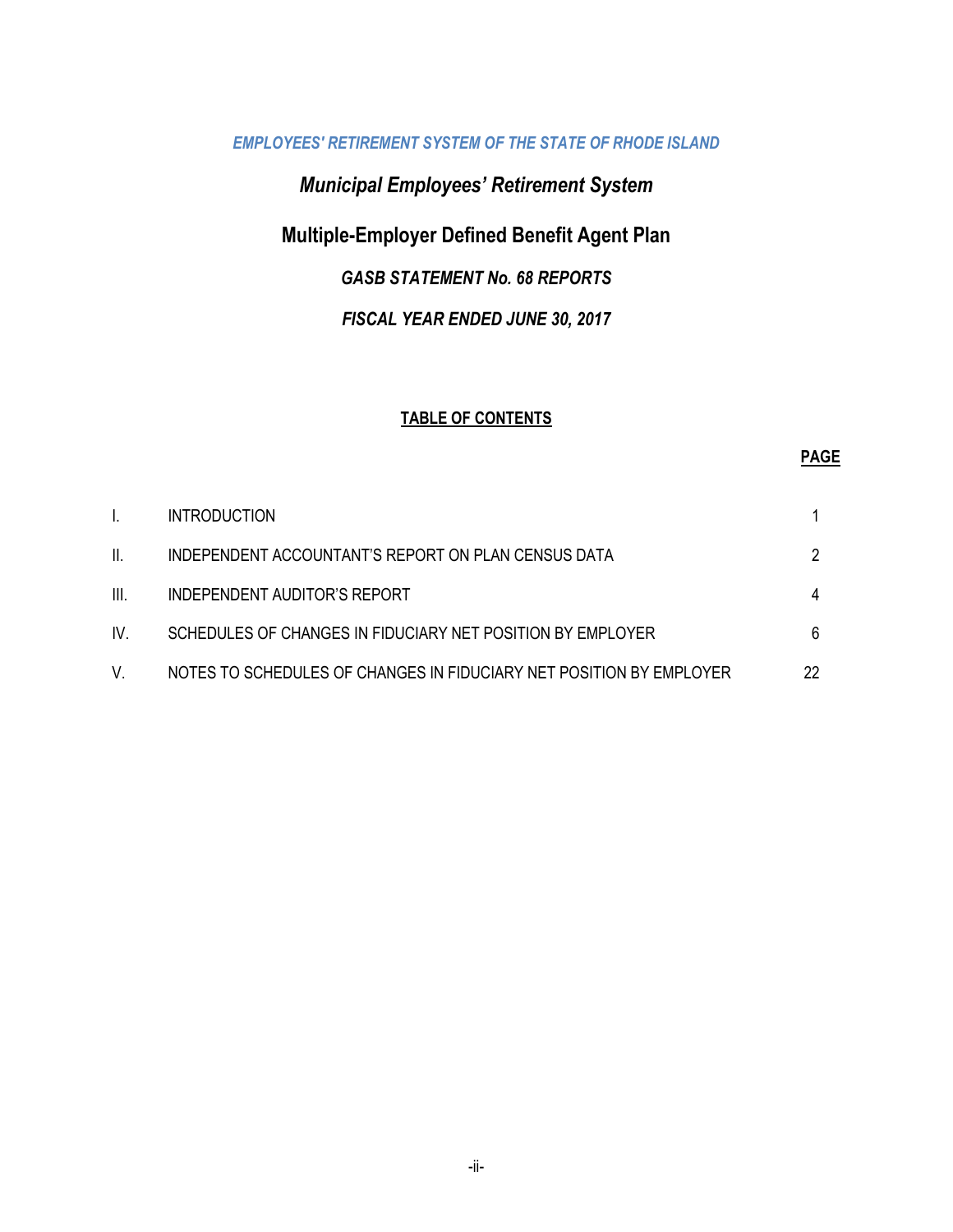# *Municipal Employees' Retirement System*

**Multiple-Employer Defined Benefit Agent Plan** 

## *GASB STATEMENT No. 68 REPORTS*

### **INTRODUCTION**

The Municipal Employees' Retirement System (MERS) Plan covers certain employees of municipalities, fire districts, housing authorities, water and sewer districts, and municipal police and fire units that have elected to participate. MERS is an agent plan and accordingly separate actuarial valuations are performed for each employer unit.

We have previously audited the financial statements of the Employees' Retirement System of the State of Rhode Island for the year ended June 30, 2017 which includes the MERS plan financial statements. ERSRI has prepared and we have audited the Schedules of Changes in Fiduciary Net Position by Employer (the Schedules) for the fiscal year ended June 30, 2017. The amounts included in the Schedules are used by the actuary to determine the net pension liability or asset for each MERS participating employer at the June 30, 2017 measurement date.

The net pension liability and other measures for each MERS employer unit have been developed consistent with the requirements of GASB 68 – *Accounting and Financial Reporting for Pensions*. Such amounts are intended for accounting and financial reporting by governments which prepare their financial statements in accordance with generally accepted accounting principles as promulgated by the Governmental Accounting Standards Board. These amounts may and will likely differ from amounts reported in actuarial valuations used to measure actuarially determined contribution amounts consistent with the plan's adopted funding policies.

We have also issued our report on the reliability of the MERS census data at June 30, 2016 used by the actuary to measure the total pension liability for each MERS participating employer. The June 30, 2016 actuarial data, rolled forward to June 30, 2017, was used as the basis for determining the total pension liability at the measurement date (June 30, 2017). **Our report on the census data is intended to be used by each participating employer and their auditors in meeting the employer's fiscal 2018 financial reporting requirements.**

The System's actuary has provided separately issued actuarial valuation reports to each MERS participating employer which contains the beginning net pension liability (asset), ending net pension liability (asset), pension expense and related deferred inflows and outflows. The employer specific actuarial reports also detail actuarial methods and assumptions used by the actuary in measuring the net pension liability (asset) in accordance with the requirements of GASB Statement No. 68.

This audit report and the actuarial valuation reports provided by the actuary will allow employers participating in the MERS agent plan to meet their financial reporting responsibilities pursuant to GASB Statement No. 68.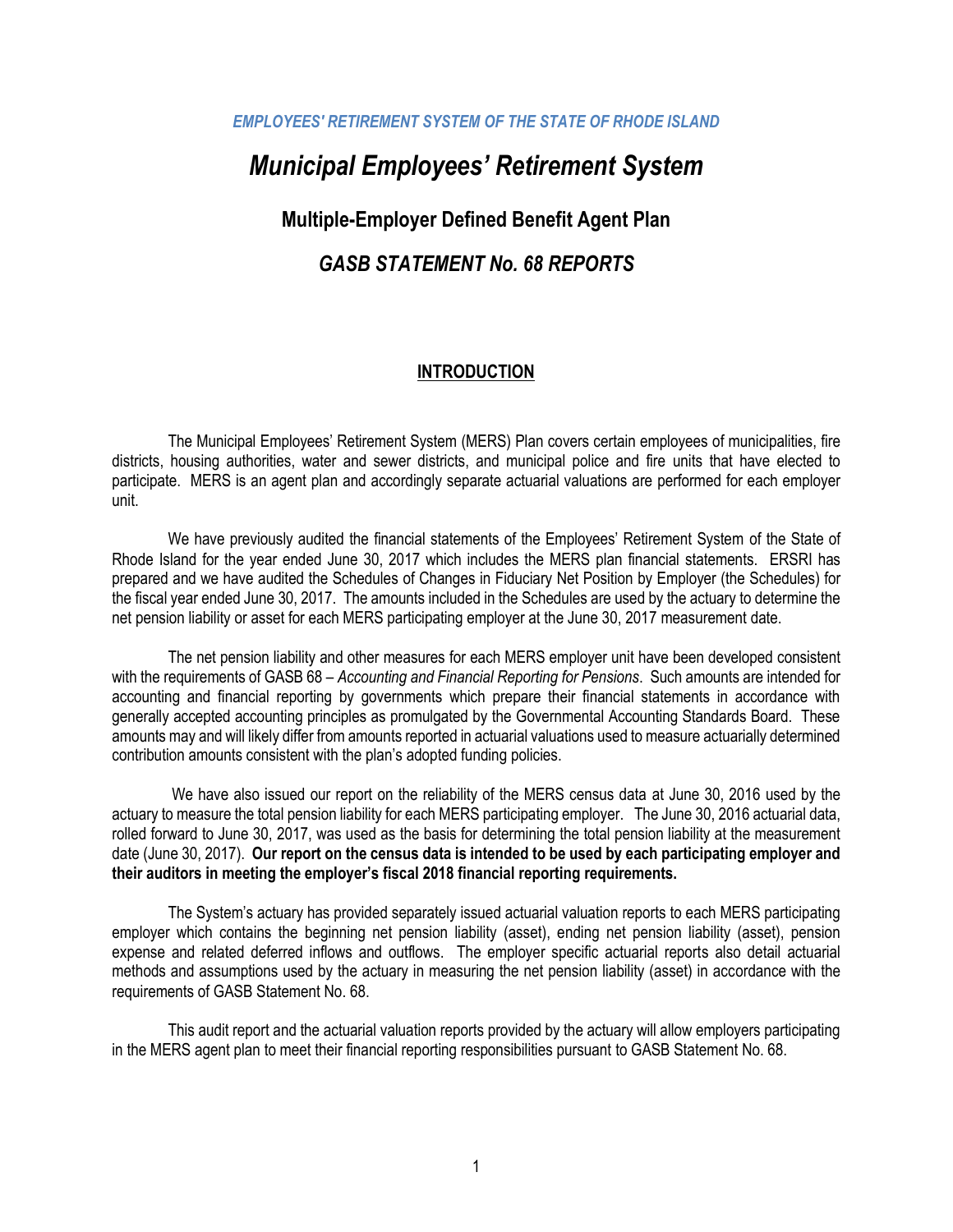

Office of the Auditor General State of Rhode Island and Providence Plantations - General Assembly

**Dennis E. Hoyle, CPA - Auditor General**

33 Broad Street • Suite 201 • Providence, RI • 02903-4177 tel: 401.222.2435 · fax: 401.222.2111 **oag.ri.gov**

### **INDEPENDENT ACCOUNTANT'S REPORT**

JOINT COMMITTEE ON LEGISLATIVE SERVICES, GENERAL ASSEMBLY STATE OF RHODE ISLAND AND PROVIDENCE PLANTATIONS:

RETIREMENT BOARD OF THE EMPLOYEES' RETIREMENT SYSTEM OF THE STATE OF RHODE ISLAND:

We have examined the Employees' Retirement System of Rhode Island (the System) management assertions related to the census data it maintained for the Municipal Employees' Retirement System (MERS) which was used by the System's actuary to prepare the actuarial valuations as of June 30, 2016 for the employers participating in MERS. The data in the 2016 valuations were rolled-forward to June 30, 2017 and used to prepare the GASB Statement No. 68 Accounting Valuation Reports as of June 30, 2017 for the employers participating in MERS. Management's assertions are:

- 1. The key census data elements as of June 30, 2016 provided by the System to its actuary are complete and accurate based on the accumulation of census data reported by the participating employers for the period July 1, 2015 through June 30, 2016. Key census data elements include: employer code, member name, gender, date of birth, date of hire, years of service, eligible compensation, date of termination, employment status (active, inactive or retired) and employee class (such as general employee, police, fire) and annual benefit payments for retirees as outlined in Title 45 of the General Laws of the State of Rhode Island.
- 2. The census data provided to the actuary as of June 30, 2016 properly reflects benefit provisions in effect through the measurement date of June 30, 2017 as outlined in Rhode Island General Law Title 45.
- 3. The census data provided to the actuary as of June 30, 2016 properly excludes deceased members based on the System's validation of the existence of plan members by cross matching social security numbers of plan members with the Social Security death file maintained by a private vendor (Pension Benefit Information) on a monthly basis for the period July 1, 2015 through June 30, 2016.

The System's management is responsible for the aforementioned census data assertions. Our responsibility is to express an opinion on these assertions based on our examination.

Our examination was conducted in accordance with attestation standards established by the American Institute of Certified Public Accountants and, accordingly, included examining, on a test basis, evidence supporting management's assertions and performing such other procedures as we considered necessary in the circumstances. We believe that our examination provides a reasonable basis for our opinion.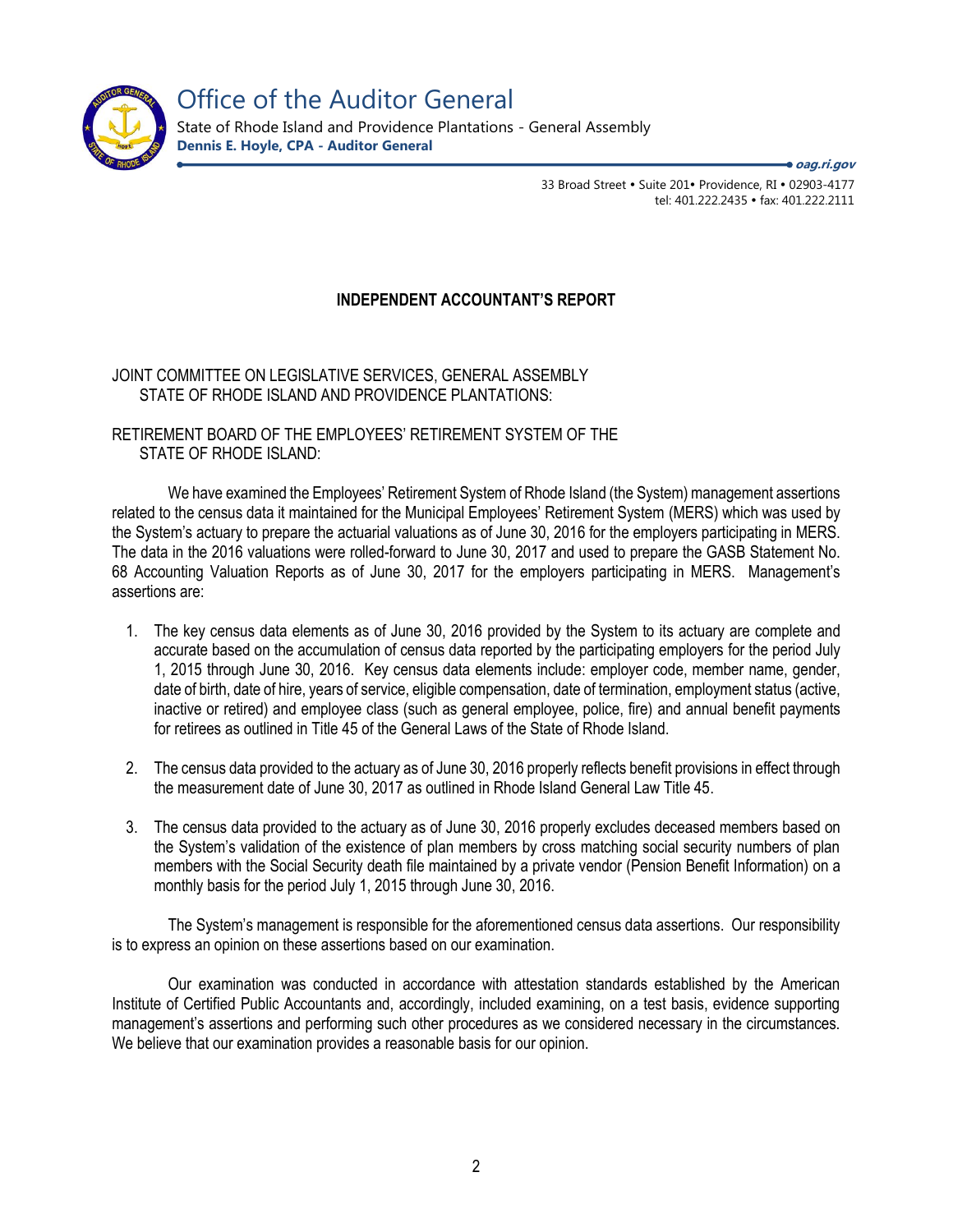Joint Committee on Legislative Services, General Assembly Retirement Board of the Employees' Retirement System of the State of Rhode Island

In our opinion, management's assertions referred to above are fairly stated, in all material respects, based on the law governing MERS (RIGL Title 45).

Our report is intended solely for the information and use of the Employees' Retirement System of the State of Rhode Island's management, the Retirement Board of the Employees' Retirement System of the State of Rhode Island, the Municipal Employees' Retirement System participating employers and their auditors and is not intended to be and should not be used by anyone other than these specified parties.

Dennis E. Hoyle, Auditor General

September 24, 2018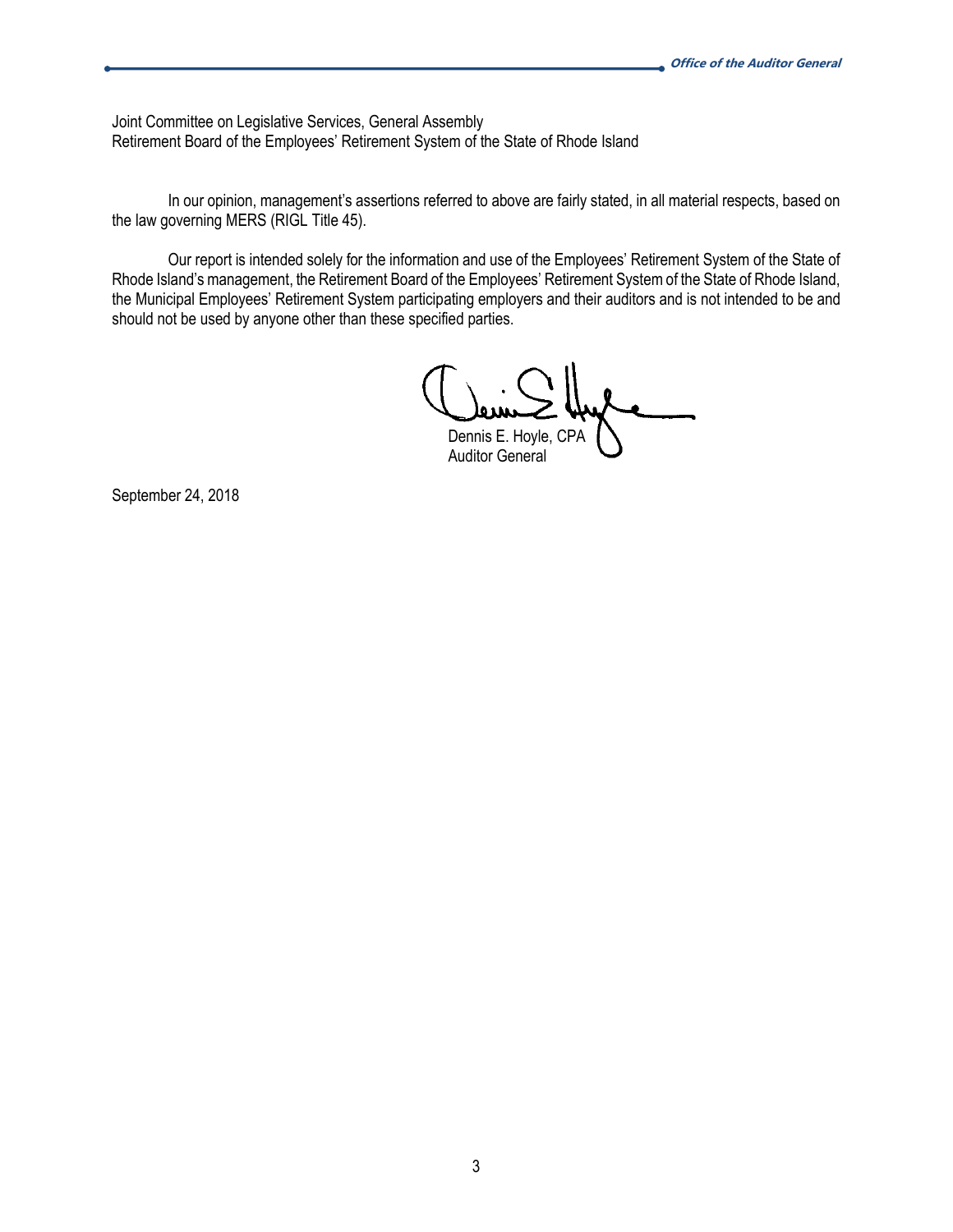

Office of the Auditor General State of Rhode Island and Providence Plantations - General Assembly **Dennis E. Hoyle, CPA - Auditor General**

> 33 Broad Street • Suite 201• Providence, RI • 02903-4177 tel: 401.222.2435 • fax: 401.222.2111 **oag.ri.gov**

#### **INDEPENDENT AUDITOR'S REPORT**

#### JOINT COMMITTEE ON LEGISLATIVE SERVICES, GENERAL ASSEMBLY STATE OF RHODE ISLAND AND PROVIDENCE PLANTATIONS:

#### RETIREMENT BOARD OF THE EMPLOYEES' RETIREMENT SYSTEM OF THE STATE OF RHODE ISLAND:

We have audited the fiduciary net position as of June 30, 2017, and the changes in fiduciary net position for the year then ended, included in the accompanying Schedules of Changes in Fiduciary Net Position by Employer ("Schedule") of the Municipal Employees' Retirement System (MERS), and the related notes. We have also audited the fiduciary net position of each individual employer as of June 30, 2017, and the changes in fiduciary net position of each individual employer for the year then ended, included in the accompanying Schedule and the related notes.

#### *Management's Responsibility for the Schedule*

Management is responsible for the preparation and fair presentation of the Schedules in accordance with accounting principles generally accepted in the United States of America; this includes the design, implementation, and maintenance of internal control relevant to the preparation and fair presentation of the Schedules, that are free from material misstatement, whether due to fraud or error.

#### *Auditor's Responsibility*

Our responsibility is to express an opinion on the fiduciary net position and the changes in fiduciary net position included in the Schedules based on our audit. We conducted our audit in accordance with auditing standards generally accepted in the United States of America. Those standards require that we plan and perform the audit to obtain reasonable assurance about whether the fiduciary net position and the changes in fiduciary net position included in the Schedules are free from material misstatement.

An audit involves performing procedures to obtain audit evidence about the amounts and disclosures in the Schedules. The procedures selected depend on the auditor's judgment, including the assessment of the risks of material misstatement of the fiduciary net position and the changes in fiduciary net position included in the Schedules, whether due to fraud or error. In making those risk assessments, the auditor considers internal control relevant to the entity's preparation and fair presentation of the fiduciary net position and the changes in fiduciary net position included in the Schedules in order to design audit procedures that are appropriate in the circumstances, but not for the purpose of expressing an opinion on the effectiveness of the entity's internal control. Accordingly, we express no such opinion. An audit also includes evaluating the appropriateness of accounting policies used and the reasonableness of significant accounting estimates made by management, as well as evaluating the overall presentation of the fiduciary net position and the changes in fiduciary net position included in the Schedules.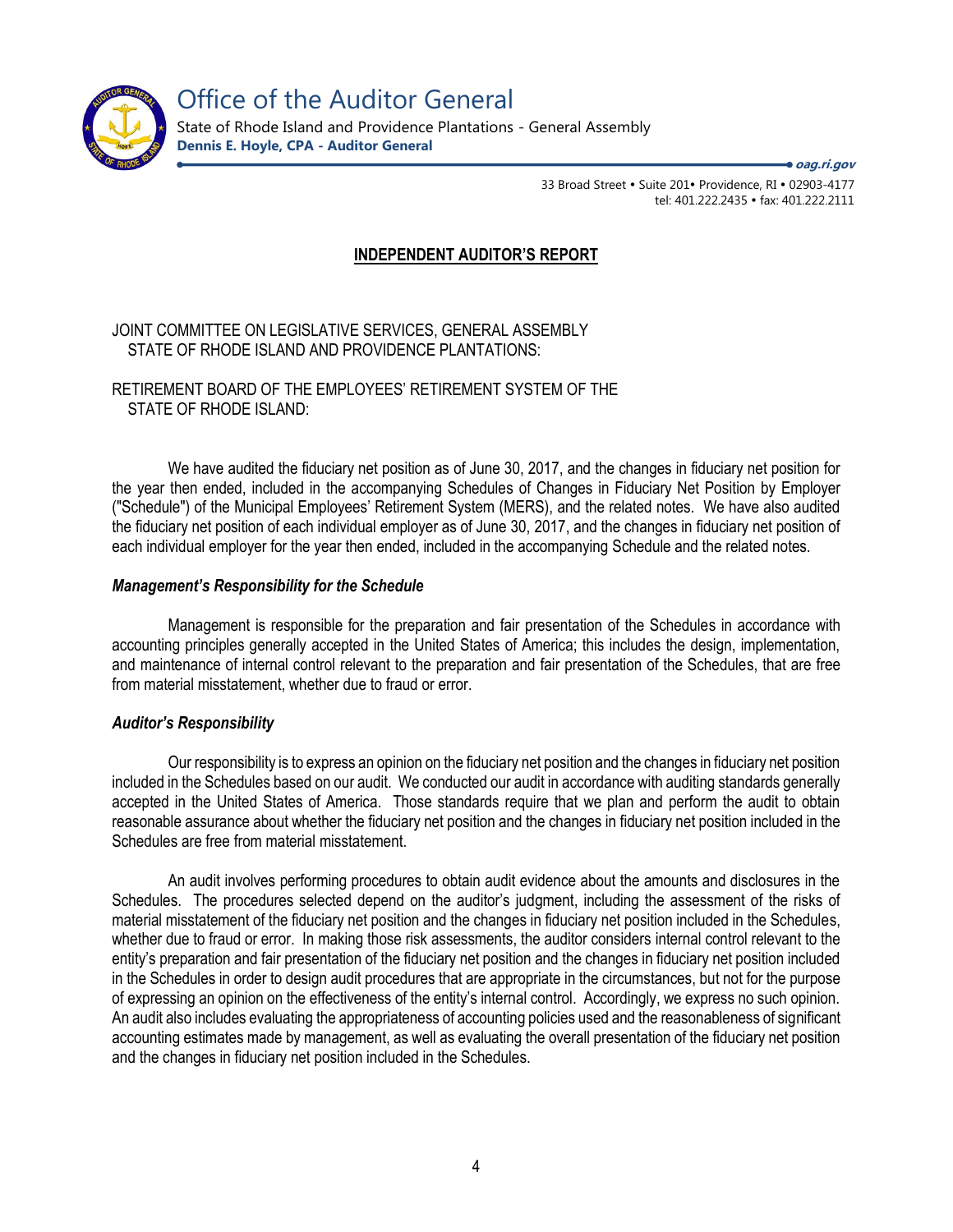Joint Committee on Legislative Services, General Assembly Retirement Board of the Employees' Retirement System of the State of Rhode Island

We believe that the audit evidence we have obtained is sufficient and appropriate to provide a basis for our audit opinion.

#### *Opinions*

In our opinion, the Schedules referred to above presents fairly, in all material respects, the fiduciary net position of the Municipal Employees' Retirement System as of June 30, 2017, and the changes in fiduciary net position for the year then ended, in accordance with accounting principles generally accepted in the United States of America. Also, in our opinion, the Schedules referred to above presents fairly, in all material respects, the fiduciary net position of each individual employer as of June 30, 2017 and the changes in fiduciary net position of each individual employer for the year then ended, in accordance with accounting principles generally accepted in the United States of America.

#### *Emphasis of Matters*

The fair values of certain investments (hedge funds, private equity, real estate, certain infrastructure investments and the crisis protection class – trend following investments) representing 26% of assets within the pooled investment trust, have been estimated by management in the absence of readily determinable fair values. Management's estimates are based on information provided by the fund managers or general partners.

As described in Note 4, certain investment expenses are customarily reported on a net of fees basis and consequently such amounts are not included with other investment expenses as they are not readily separable.

Our opinions are not modified with respect to these matters.

#### *Other Matter*

We have audited, in accordance with auditing standards generally accepted in the United States of America, the financial statements of the Municipal Employees' Retirement System Plan within the Employees' Retirement System of Rhode Island as of and for the year ended June 30, 2017, and our report thereon, dated December 20, 2017, expressed an unmodified opinion on those financial statements.

#### *Restriction on Use*

Our report is intended solely for the information and use of the Employees' Retirement System of the State of Rhode Island's management, the Retirement Board of the Employees' Retirement System of the State of Rhode Island, the Municipal Employees' Retirement System participating employers and their auditors and is not intended to be and should not be used by anyone other than these specified parties.

Dennis E. Hoyle, CPA Auditor General

September 24, 2018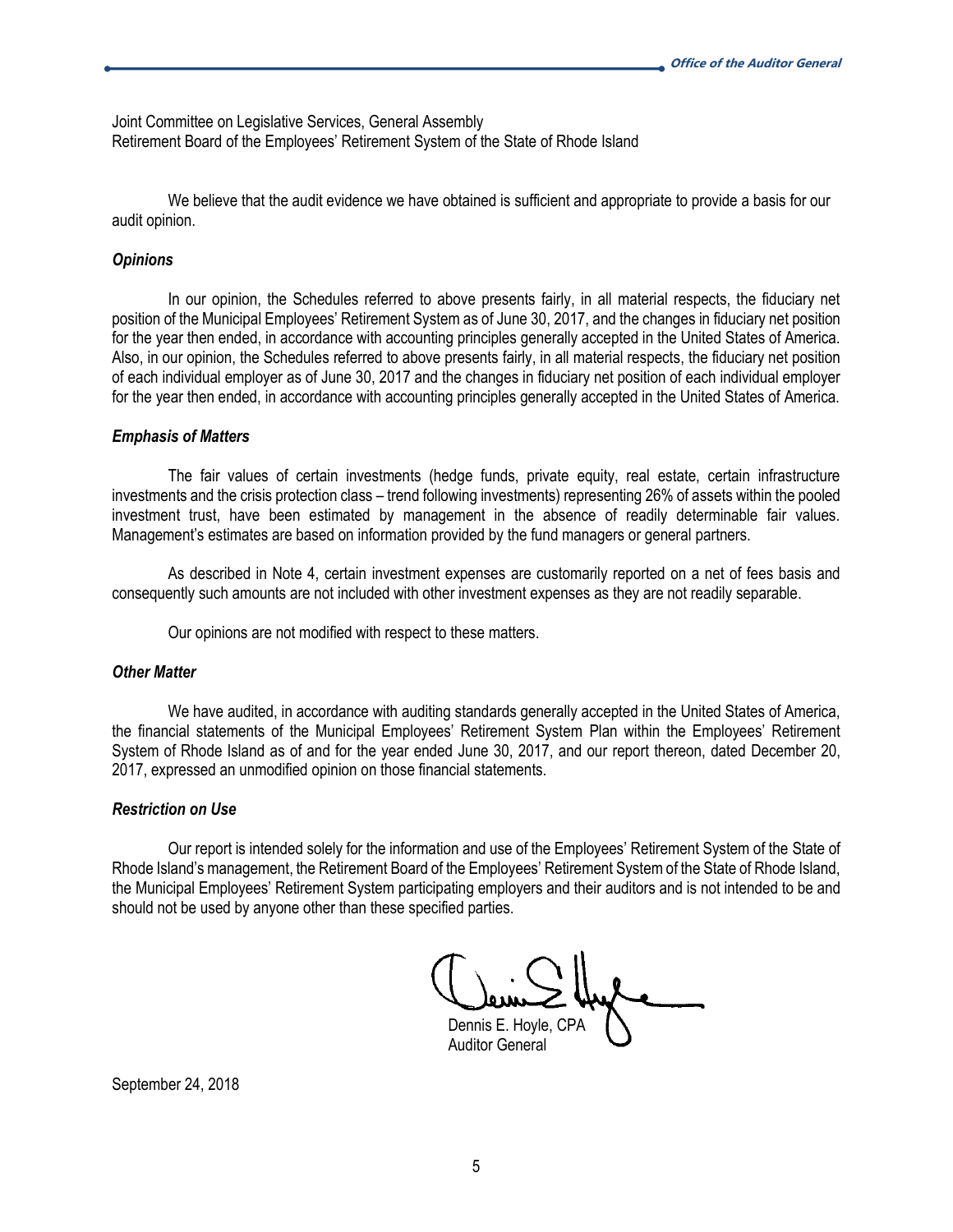| <b>Employer Unit Type</b>                                 | <b>Barrington (COLA)</b> | <b>Barrington</b> |              | <b>Barrington</b> |            | <b>Barrington</b> | <b>Bristol</b> | <b>Bristol</b> | <b>Bristol</b>       | <b>Bristol</b><br><b>Housing</b> |
|-----------------------------------------------------------|--------------------------|-------------------|--------------|-------------------|------------|-------------------|----------------|----------------|----------------------|----------------------------------|
| <b>General Employees</b>                                  | $\bullet$                |                   |              |                   |            |                   | $\bullet$      |                |                      | $\bullet$                        |
| Police                                                    |                          | $\bullet$         |              |                   |            |                   |                | $\bullet$      |                      |                                  |
| Fire                                                      |                          |                   |              | $\bullet$         |            | $\bullet$         |                |                | $\bullet$            |                                  |
| <b>Police and Fire</b>                                    |                          |                   |              |                   |            |                   |                |                |                      |                                  |
| <b>Current Employer Unit Number(s)</b>                    | 1002 1003 1007 1009      | 1004              |              | 1005              |            | 1008              | 1012 1019      | 1014           | 1015                 | 1016                             |
| Legacy Employer Unit Number                               | 3078                     | 4060              |              | 4061              |            | 4059              | 3002           | 4096           | 4094                 | 3059                             |
| <b>Additions</b><br>Contributions                         |                          |                   |              |                   |            |                   |                |                |                      |                                  |
| Member contributions                                      | \$<br>247,796 \$         |                   | 165,377 \$   | $6,611$ \$        |            | 148,341 \$        | 181,315 \$     | 267,742 \$     | $9,030$ \$           | 17,936                           |
| <b>Employer contributions</b>                             | 706,278                  |                   | 506,508      | 253,598           |            | 126,090           | 777,795        | 135,744        | 16,215               |                                  |
| Other (net)                                               | (80)                     |                   | (21)         | (14)              |            | (7)               | 1,060          | (18)           | (1)                  | (5)                              |
| Net investment income                                     | 3,600,945                |                   | 951,795      | 640,246           |            | 317,038           | 1,840,641      | 790,196        | 35,617               | 224,576                          |
| <b>Total Additions</b>                                    | 4,554,939                |                   | 1,623,659    | 900,441           |            | 591,462           | 2,800,811      | 1,193,664      | 60,861               | 242,507                          |
| <b>Deductions</b>                                         |                          |                   |              |                   |            |                   |                |                |                      |                                  |
| Retirement benefits and refunds                           | 2,125,085                |                   | 738,073      | 816,675           |            | 55,247            | 1,486,642      | 38,201         | 17,856               | 97,035                           |
| Administrative expense                                    | 34,020                   |                   | 8,992        | 6,049             |            | 2,995             | 17,390         | 7,465          | 337                  | 2,122                            |
| Service credit transfers (net)                            | 133,262                  |                   |              |                   |            | 8,039             |                |                |                      |                                  |
| <b>Total Deductions</b>                                   | 2,292,367                |                   | 747,065      | 822,724           |            | 66,281            | 1,504,032      | 45,666         | 18,193               | 99,157                           |
| Net Increase (Decrease)                                   | 2,262,572                |                   | 876,594      | 77,717            |            | 525,181           | 1,296,780      | 1,147,998      | 42,669               | 143,350                          |
| Net position restricted for pensions<br>Beginning of year | 31,645,734               |                   | 8,085,984    | 5,951,157         |            | 2,460,212         | 16,035,621     | 6,292,881      | 292,722              | 1,971,369                        |
| End of year                                               | \$<br>33,908,306 \$      |                   | 8,962,578 \$ | 6,028,874         | $\sqrt{3}$ | 2,985,393 \$      | 17,332,401 \$  | 7,440,879 \$   | 335,391 \$ 2,114,719 |                                  |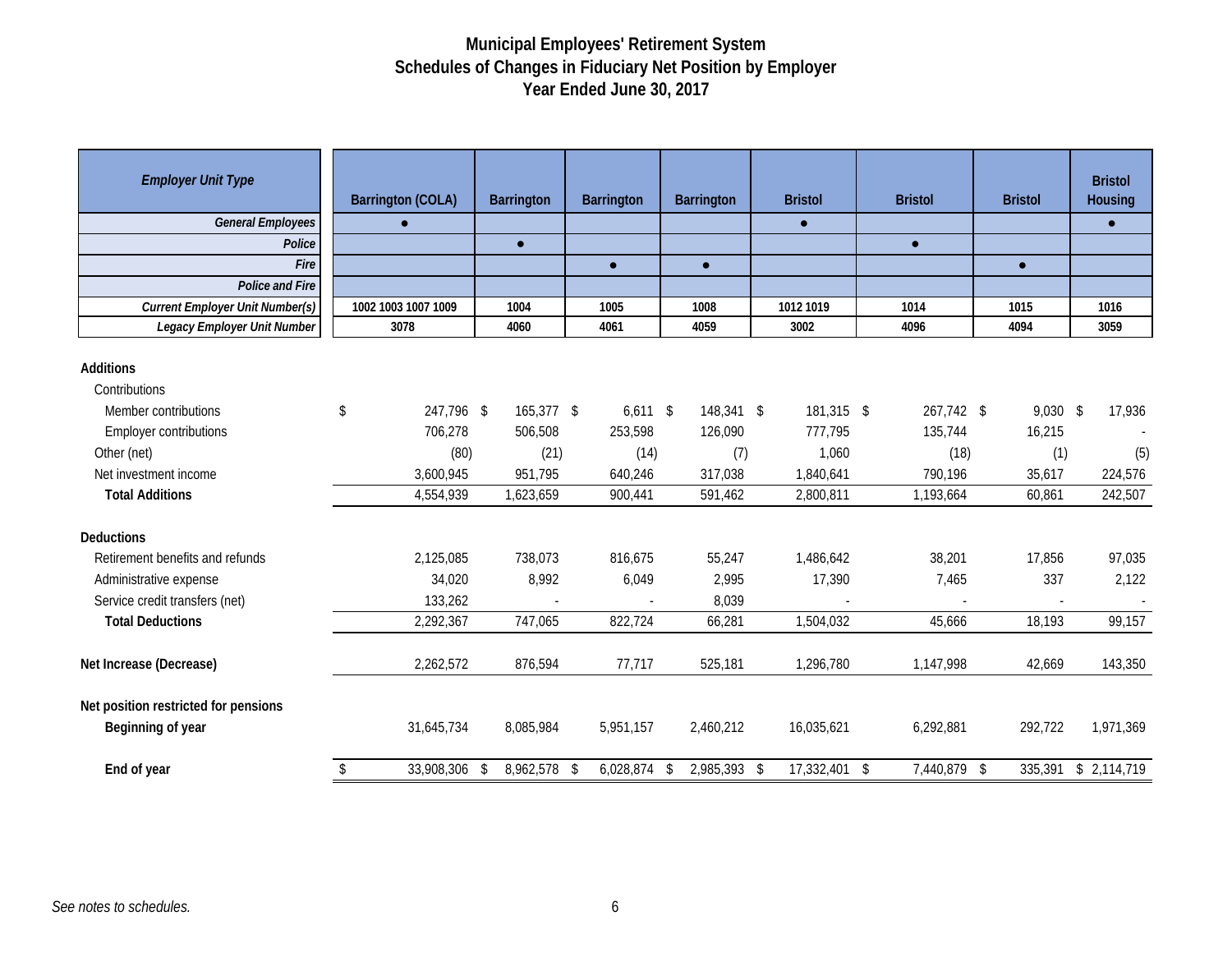| <b>Employer Unit Type</b>                                 | <b>Bristol/Warren</b><br><b>Regional School</b> |      | <b>Burrillville</b> | <b>Burrillville</b> | <b>Burrillville</b><br><b>Housing</b> | <b>Central Coventry</b><br><b>Fire District</b> | <b>Central Falls</b> | <b>Central Falls</b><br><b>School District</b> | <b>Central Falls</b><br>Housing |
|-----------------------------------------------------------|-------------------------------------------------|------|---------------------|---------------------|---------------------------------------|-------------------------------------------------|----------------------|------------------------------------------------|---------------------------------|
| <b>General Employees</b>                                  | $\bullet$                                       |      | $\bullet$           |                     | $\bullet$                             |                                                 | $\bullet$            | $\bullet$                                      | $\bullet$                       |
| Police                                                    |                                                 |      |                     | $\bullet$           |                                       |                                                 |                      |                                                |                                 |
| Fire                                                      |                                                 |      |                     |                     |                                       | $\bullet$                                       |                      |                                                |                                 |
| <b>Police and Fire</b>                                    |                                                 |      |                     |                     |                                       |                                                 |                      |                                                |                                 |
| <b>Current Employer Unit Number(s)</b>                    | 1023                                            |      | 1032 1033           | 1034                | 1036                                  | 1045 1235 1525 1585                             | 1052                 | 1063                                           | 1056                            |
| Legacy Employer Unit Number                               | 3100                                            | 3003 |                     | 4090                | 3065                                  | 4102                                            | 3004                 | 3099                                           | 3096                            |
| <b>Additions</b><br>Contributions                         |                                                 |      |                     |                     |                                       |                                                 |                      |                                                |                                 |
| Member contributions                                      | \$<br>116,640 \$                                |      | 201,088 \$          | $151,157$ \$        | $4,578$ \$                            | $163,557$ \$                                    | 39,027 \$            | 102,192 \$                                     | 24,864                          |
| <b>Employer contributions</b>                             | 669,307                                         |      | 505,102             | 329,218             | 18,678                                | 282,880                                         | 287,794              | 323,526                                        | 111,045                         |
| Other (net)                                               | (40)                                            |      | (66)                | (24)                | (2)                                   | 45,865                                          | (11)                 | (35)                                           | 47                              |
| Net investment income                                     | 1,784,008                                       |      | 2,973,434           | 1,066,189           | 100,219                               | 962,278                                         | 515,888              | 1,586,100                                      | 230,100                         |
| <b>Total Additions</b>                                    | 2,569,915                                       |      | 3,679,558           | 1,546,540           | 123,473                               | 1,454,580                                       | 842,698              | 2,011,783                                      | 366,056                         |
| Deductions                                                |                                                 |      |                     |                     |                                       |                                                 |                      |                                                |                                 |
| Retirement benefits and refunds                           | 1,485,236                                       |      | 1,554,384           | 599,582             | 69,433                                | 831,065                                         | 518,780              | 893,523                                        | 190,198                         |
| Administrative expense                                    | 16,855                                          |      | 28,092              | 10,073              | 947                                   | 9,091                                           | 4,874                | 14,985                                         | 2,174                           |
| Service credit transfers (net)                            | (201, 629)                                      |      | 151,164             |                     |                                       | 647,866                                         | 53,612               | 270,266                                        |                                 |
| <b>Total Deductions</b>                                   | 1,300,462                                       |      | 1,733,640           | 609,655             | 70,380                                | 1,488,022                                       | 577,266              | 1,178,774                                      | 192,372                         |
| Net Increase (Decrease)                                   | 1,269,454                                       |      | 1,945,918           | 936,885             | 53,093                                | (33, 442)                                       | 265,432              | 833,009                                        | 173,684                         |
| Net position restricted for pensions<br>Beginning of year | 15,529,661                                      |      | 26,053,428          | 9,102,882           | 890,619                               | 9,094,736                                       | 4,592,429            | 14,102,501                                     | 1,993,053                       |
| End of year                                               | 16,799,115 \$                                   |      | 27,999,346 \$       | 10,039,767 \$       | 943,712 \$                            | 9,061,294 \$4,857,861 \$                        |                      | 14,935,510 \$                                  | 2,166,737                       |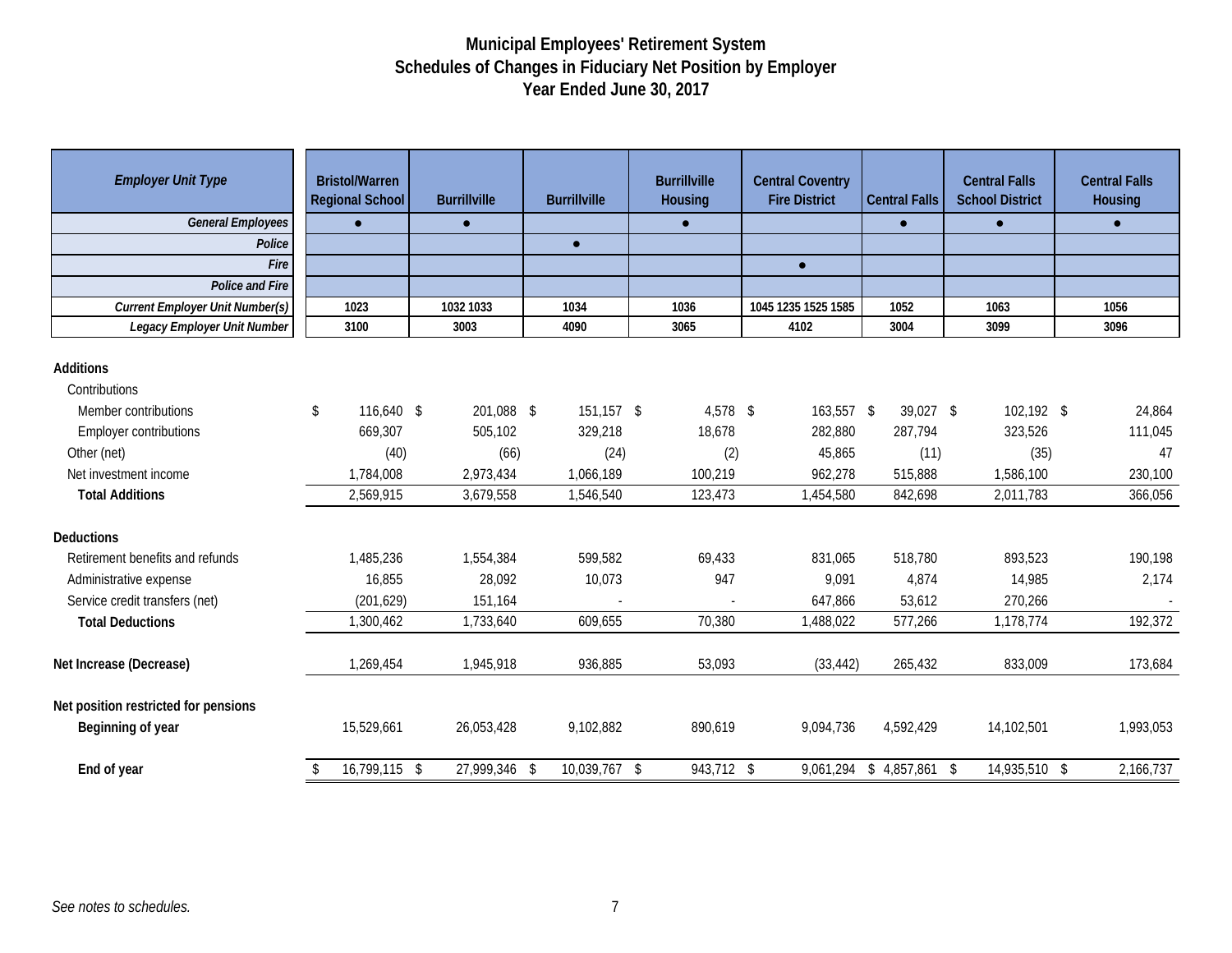| <b>Employer Unit Type</b>                                 | <b>Chariho School</b><br><b>District</b> | Charlestown               | Charlestown | <b>Coventry Fire</b><br><b>District</b> | Coventry<br>Housing | <b>Coventry Lighting</b><br><b>District</b> | Cranston       | Cranston   |
|-----------------------------------------------------------|------------------------------------------|---------------------------|-------------|-----------------------------------------|---------------------|---------------------------------------------|----------------|------------|
| <b>General Employees</b>                                  | $\bullet$                                | $\bullet$                 |             |                                         | $\bullet$           | $\bullet$                                   | $\bullet$      |            |
| Police                                                    |                                          |                           | $\bullet$   |                                         |                     |                                             |                | $\bullet$  |
| Fire                                                      |                                          |                           |             | $\bullet$                               |                     |                                             |                |            |
| <b>Police and Fire</b>                                    |                                          |                           |             |                                         |                     |                                             |                |            |
| <b>Current Employer Unit Number(s)</b>                    | 1073                                     | 1082                      | 1084        | 1095                                    | 1096                | 1098                                        | 1112 1113      | 1114       |
| Legacy Employer Unit Number                               | 3040                                     | 3005                      | 4086        | 4098                                    | 3079                | 3045                                        | 3007           | 4104       |
| <b>Additions</b><br>Contributions                         |                                          |                           |             |                                         |                     |                                             |                |            |
| Member contributions                                      | \$<br>175,612 \$                         | 84,753 \$                 | 136,572 \$  | 55,322 \$                               | $6,506$ \$          | 902 \$                                      | 836,339 \$     | 1,099,252  |
| <b>Employer contributions</b>                             | 607,582                                  | 203,506                   | 332,416     | 119,501                                 | 45,870              |                                             | 2,342,837      | 1,040,242  |
| Other (net)                                               | (44)                                     | (18)                      | (22)        | (7)                                     | (3)                 | (3)                                         | 884            | 20,792     |
| Net investment income                                     | 1,987,979                                | 794,141                   | 980,094     | 333,910                                 | 131,888             | 126,729                                     | 14,401,043     | 4,095,964  |
| <b>Total Additions</b>                                    | 2,771,129                                | 1,082,382                 | 1,449,060   | 508,726                                 | 184,261             | 127,628                                     | 17,581,103     | 6,256,250  |
| <b>Deductions</b>                                         |                                          |                           |             |                                         |                     |                                             |                |            |
| Retirement benefits and refunds                           | 977,355                                  | 263,172                   | 562,502     | 303,173                                 | 55,192              | 61,605                                      | 9,287,558      | 941,558    |
| Administrative expense                                    | 18,782                                   | 7,503                     | 9,260       | 3,155                                   | 1,246               | 1,197                                       | 136,055        | 38,697     |
| Service credit transfers (net)                            | 8,386                                    | $\sim$                    |             | 371,669                                 |                     |                                             | (253, 327)     | 415,643    |
| <b>Total Deductions</b>                                   | 1,004,523                                | 270,675                   | 571,762     | 677,997                                 | 56,438              | 62,802                                      | 9,170,286      | 1,395,898  |
| Net Increase (Decrease)                                   | 1,766,606                                | 811,707                   | 877,298     | (169, 271)                              | 127,823             | 64,826                                      | 8,410,817      | 4,860,352  |
| Net position restricted for pensions<br>Beginning of year | 16,953,202                               | 6,666,321                 | 8,351,755   | 3,313,535                               | 1,114,101           | 1,128,523                                   | 127,196,630    | 33,709,298 |
| End of year                                               | \$<br>18,719,808 \$                      | 7,478,028 \$ 9,229,053 \$ |             | $3,144,264$ \$                          | 1,241,924 \$        | 1,193,349 \$                                | 135,607,447 \$ | 38,569,650 |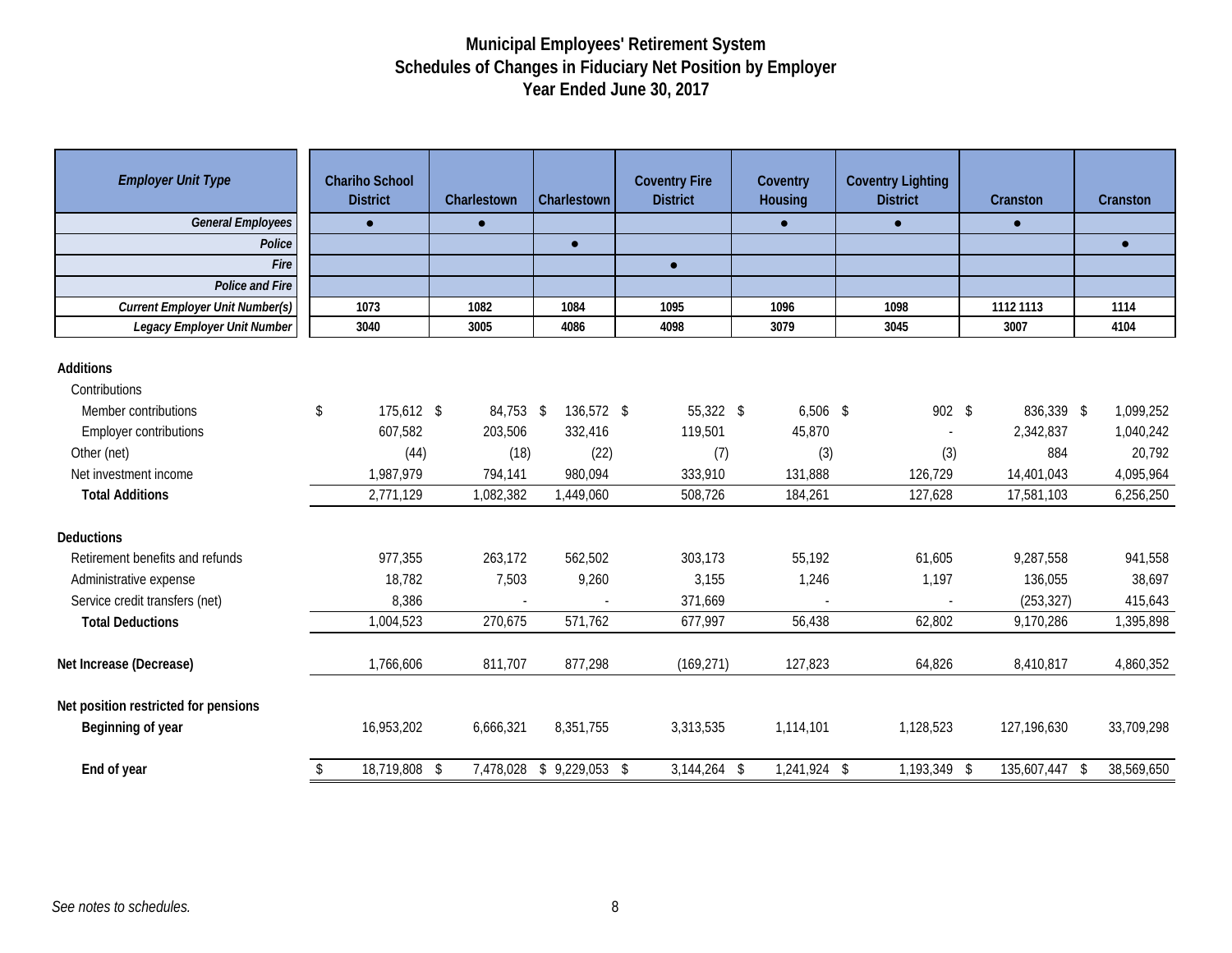| <b>Employer Unit Type</b>                                 | Cranston           | Cranston Housing | Cumberland                 | <b>Cumberland Fire</b><br><b>District</b> | <b>Cumberland Housing</b> | <b>Cumberland Hill Fire</b><br><b>District</b> | <b>Cumberland Rescue</b> |
|-----------------------------------------------------------|--------------------|------------------|----------------------------|-------------------------------------------|---------------------------|------------------------------------------------|--------------------------|
| <b>General Employees</b>                                  |                    | $\bullet$        | $\bullet$                  |                                           | $\bullet$                 |                                                |                          |
| Police                                                    |                    |                  |                            |                                           |                           |                                                |                          |
| Fire                                                      | $\bullet$          |                  |                            | $\bullet$                                 |                           | $\bullet$                                      | $\bullet$                |
| <b>Police and Fire</b>                                    |                    |                  |                            |                                           |                           |                                                |                          |
| Current Employer Unit Number(s)                           | 1115               | 1116             | 1122 1123                  | 1125                                      | 1126                      | 1135                                           | 1148                     |
| Legacy Employer Unit Number                               | 4105               | 3051             | 3008                       | 4106                                      | 3056                      | 4095                                           | 4091                     |
| <b>Additions</b><br>Contributions                         |                    |                  |                            |                                           |                           |                                                |                          |
| Member contributions                                      | \$<br>1,300,194 \$ | $47,153$ \$      | 195,052 \$                 | 97,713 \$                                 | 10,519 \$                 | 77,820 \$                                      | 107,091                  |
| <b>Employer contributions</b>                             | 971,858            | 77,948           | 1,199,279                  | 218,680                                   | 39,087                    | 223,187                                        | 101,415                  |
| Other (net)                                               | 828                | (13)             | $\overline{4}$             | (10)                                      | 12                        | (10)                                           | (15)                     |
| Net investment income                                     | 6,811,465          | 596,360          | 2,704,434                  | 463,905                                   | 142,071                   | 452,887                                        | 693,525                  |
| <b>Total Additions</b>                                    | 9,084,345          | 721,448          | 4,098,769                  | 780,288                                   | 191,689                   | 753,884                                        | 902,016                  |
| Deductions                                                |                    |                  |                            |                                           |                           |                                                |                          |
| Retirement benefits and refunds                           | 753,251            | 217,391          | 1,720,193                  | 302,910                                   | 79,145                    | 373,345                                        | 139,121                  |
| Administrative expense                                    | 64,352             | 5,634            | 25,550                     | 4,383                                     | 1,342                     | 4,279                                          | 6,552                    |
| Service credit transfers (net)                            | (296, 507)         | 17,994           | (20, 197)                  | (114, 857)                                |                           |                                                |                          |
| <b>Total Deductions</b>                                   | 521,096            | 241,019          | 1,725,546                  | 192,436                                   | 80,487                    | 377,624                                        | 145,673                  |
| Net Increase (Decrease)                                   | 8,563,249          | 480,429          | 2,373,223                  | 587,852                                   | 111,201                   | 376,260                                        | 756,343                  |
| Net position restricted for pensions<br>Beginning of year | 55,576,910         | 5,135,200        | 23,093,085                 | 3,780,507                                 | 1,226,607                 | 3,888,352                                      | 5,774,238                |
| End of year                                               | 64,140,159 \$      |                  | 5,615,629 \$ 25,466,308 \$ | 4,368,359 \$                              | 1,337,808 \$              | 4,264,612 \$                                   | 6,530,581                |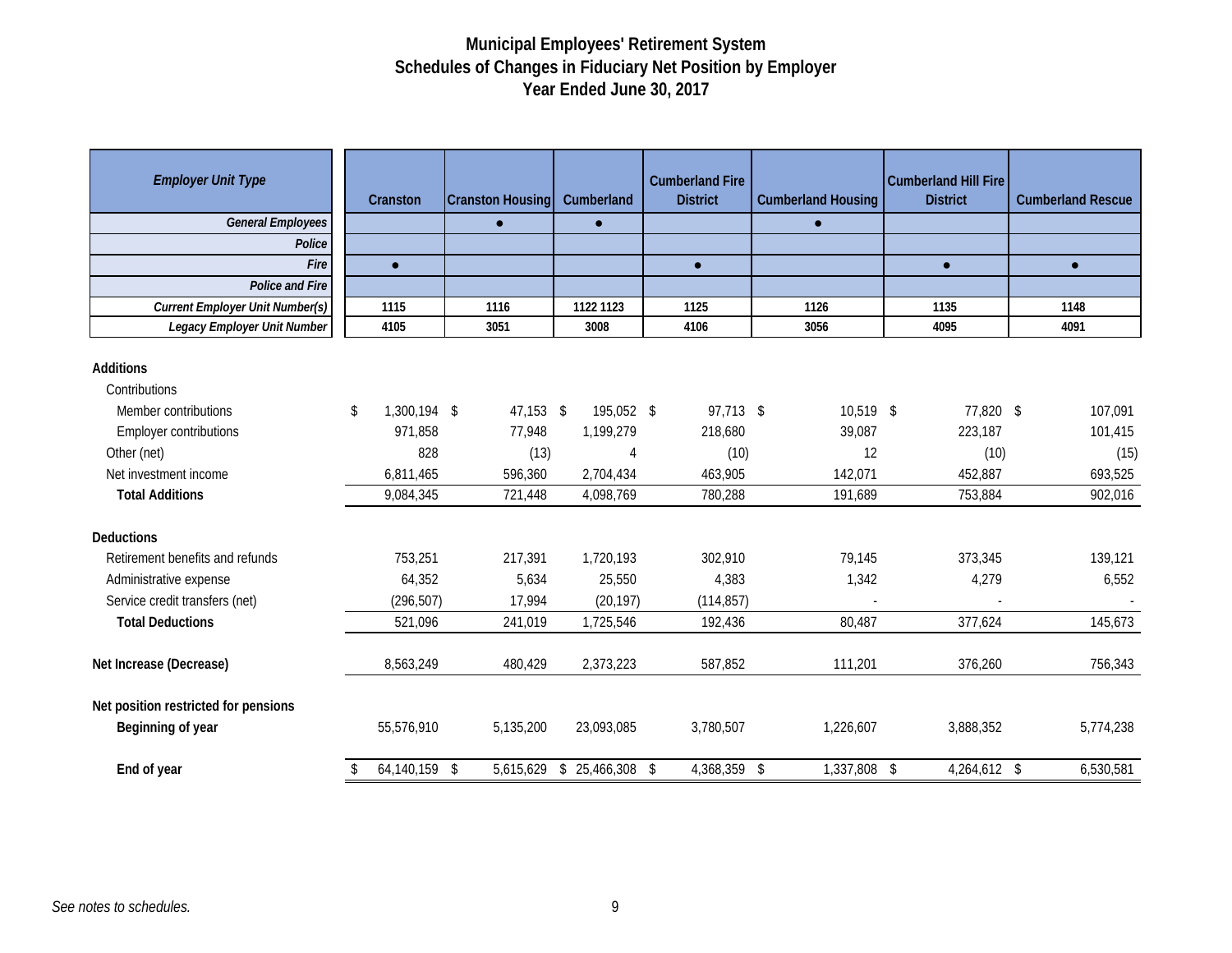| <b>Employer Unit Type</b>                                 | <b>East Greenwich</b> | <b>East Greenwich</b> | <b>East Greenwich</b> | <b>East Greenwich</b><br>Housing | <b>East Greenwich</b><br>(COLA) | <b>East Greenwich (Fire)</b> | <b>East Providence</b> |
|-----------------------------------------------------------|-----------------------|-----------------------|-----------------------|----------------------------------|---------------------------------|------------------------------|------------------------|
| <b>General Employees</b>                                  | $\bullet$             |                       |                       | $\bullet$                        | $\bullet$                       | $\bullet$                    | $\bullet$              |
| Police                                                    |                       | $\bullet$             |                       |                                  |                                 |                              |                        |
| Fire                                                      |                       |                       | $\bullet$             |                                  |                                 |                              |                        |
| <b>Police and Fire</b>                                    |                       |                       |                       |                                  |                                 |                              |                        |
| Current Employer Unit Number(s)                           | 1152 1153             | 1154                  | 1155                  | 1156                             | 1157 1158                       | 1159                         | 1162 1163              |
| Legacy Employer Unit Number                               | 3009                  | 4054                  | 4050                  | 3050                             | 3101                            | 3150                         | 3010                   |
| <b>Additions</b><br>Contributions                         |                       |                       |                       |                                  |                                 |                              |                        |
| Member contributions                                      | \$<br>42,978 \$       | 236,164 \$            | 268,892 \$            | $9,827$ \$                       | 186,912 \$                      | $-$ \$                       | 566,714                |
| <b>Employer contributions</b>                             | 65,206                | 680,149               | 767,306               | 44,365                           | 305,983                         |                              | 4,600,763              |
| Other (net)                                               | (17)                  | (35)                  | 418                   | (3)                              | (54)                            | (1)                          | (76)                   |
| Net investment income                                     | 763,822               | 1,567,970             | 1,409,229             | 147,092                          | 2,426,006                       | 33,181                       | 6,668,333              |
| <b>Total Additions</b>                                    | 871,989               | 2,484,248             | 2,445,845             | 201,281                          | 2,918,847                       | 33,180                       | 11,835,734             |
| Deductions                                                |                       |                       |                       |                                  |                                 |                              |                        |
| Retirement benefits and refunds                           | 546,798               | 1,144,199             | 1,165,198             | 100,710                          | 984,562                         | 21,804                       | 7,200,820              |
| Administrative expense                                    | 7,216                 | 14,814                | 13,314                | 1,390                            | 22,920                          | 313                          | 63,000                 |
| Service credit transfers (net)                            |                       |                       | (1,013,950)           |                                  | (100, 158)                      |                              | 428,538                |
| <b>Total Deductions</b>                                   | 554,014               | 1,159,013             | 164,562               | 102,100                          | 907,324                         | 22,117                       | 7,692,358              |
| Net Increase (Decrease)                                   | 317,974               | 1,325,236             | 2,281,283             | 99,181                           | 2,011,523                       | 11,062                       | 4,143,376              |
| Net position restricted for pensions<br>Beginning of year | 6,874,554             | 13,439,557            | 10,988,721            | 1,285,911                        | 20,832,963                      | 301,384                      | 58,648,991             |
| End of year                                               | \$<br>7,192,528 \$    | 14,764,793 \$         | 13,270,004 \$         | 1,385,092 \$                     | 22,844,486 \$                   | 312,446 \$                   | 62,792,367             |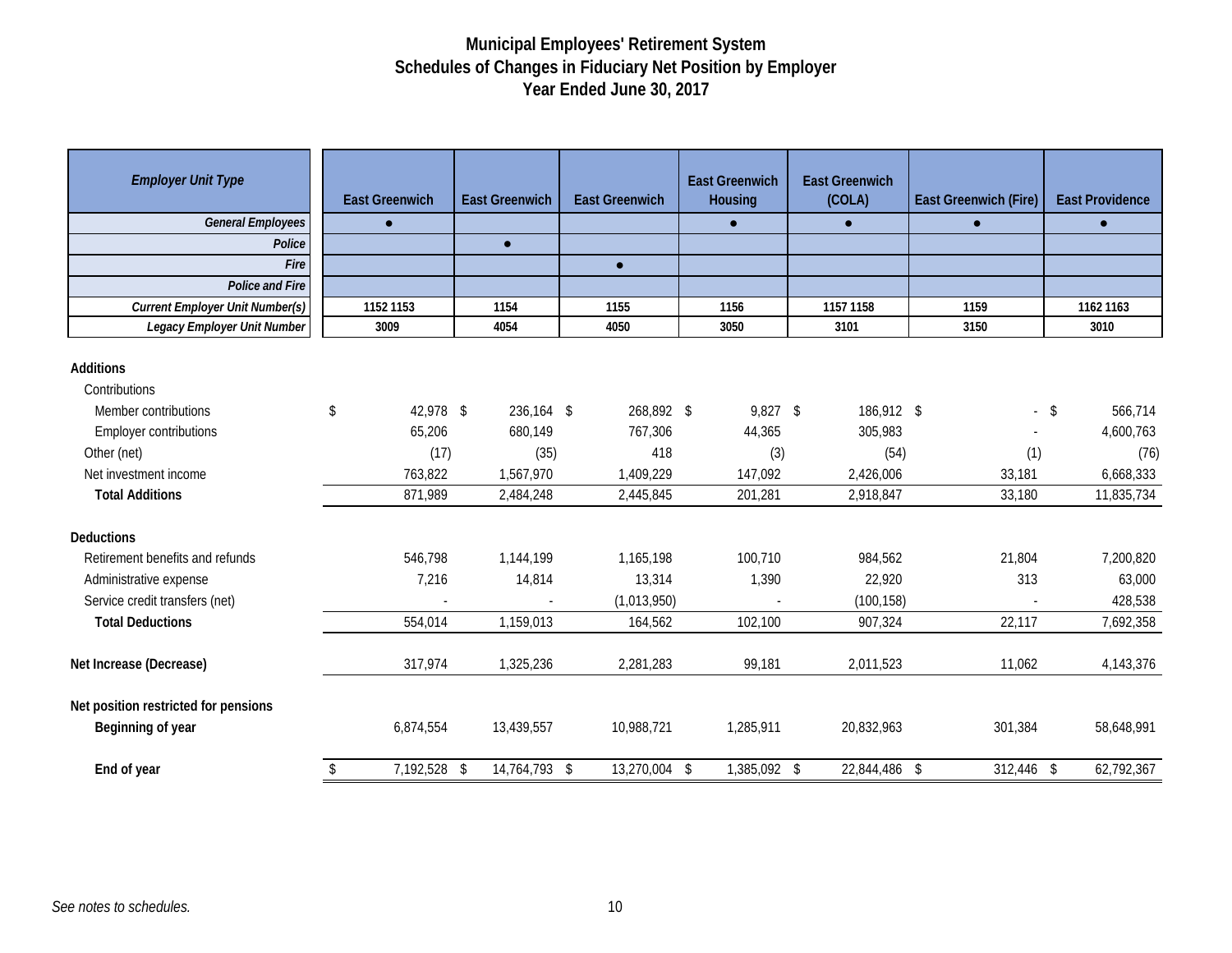| <b>Employer Unit Type</b>                                 |    | <b>East Providence</b><br>Housing | <b>East Smithfield</b><br>Water | <b>Exeter/West</b><br>Greenwich<br><b>School District</b> | Foster         | Foster       | <b>Foster/Glocester</b><br><b>Regional School</b><br><b>District</b> | Glocester              |
|-----------------------------------------------------------|----|-----------------------------------|---------------------------------|-----------------------------------------------------------|----------------|--------------|----------------------------------------------------------------------|------------------------|
| <b>General Employees</b>                                  |    | $\bullet$                         | $\bullet$                       | $\bullet$                                                 | $\bullet$      |              | $\bullet$                                                            | $\bullet$              |
| Police                                                    |    |                                   |                                 |                                                           |                | $\bullet$    |                                                                      |                        |
| Fire                                                      |    |                                   |                                 |                                                           |                |              |                                                                      |                        |
| <b>Police and Fire</b>                                    |    |                                   |                                 |                                                           |                |              |                                                                      |                        |
| <b>Current Employer Unit Number(s)</b>                    |    | 1166                              | 1177                            | 1183                                                      | 1192 1193      | 1194         | 1203                                                                 | 1212 1213              |
| Legacy Employer Unit Number                               |    | 3052                              | 3067                            | 3011                                                      | 3012           | 4082         | 3041                                                                 | 3013                   |
| <b>Additions</b><br>Contributions                         |    |                                   |                                 |                                                           |                |              |                                                                      |                        |
| Member contributions                                      | \$ | $24,252$ \$                       | $3,732$ \$                      | 73,170 \$                                                 | $31,290$ \$    | $50,332$ \$  | $52,656$ \$                                                          | 76,176                 |
| <b>Employer contributions</b>                             |    | 106,505                           | 2,841                           | 353,780                                                   | 143,230        | 136,147      | 220,685                                                              | 271,384                |
| Other (net)                                               |    | (7)                               | (2)                             | (23)                                                      | (8)            | (6)          | (16)                                                                 | (21)                   |
| Net investment income                                     |    | 317,602                           | 105,973                         | 1,041,321                                                 | 382,641        | 286,739      | 744,195                                                              | 936,878                |
| <b>Total Additions</b>                                    |    | 448,352                           | 112,544                         | 1,468,248                                                 | 557,153        | 473,212      | 1,017,520                                                            | 1,284,417              |
| Deductions                                                |    |                                   |                                 |                                                           |                |              |                                                                      |                        |
| Retirement benefits and refunds                           |    | 241,169                           | 39,394                          | 594,486                                                   | 232,839        | 228,188      | 420,351                                                              | 559,908                |
| Administrative expense                                    |    | 3,001                             | 1,001                           | 9,838                                                     | 3,615          | 2,709        | 7,031                                                                | 8,851                  |
| Service credit transfers (net)                            |    | (64, 698)                         |                                 | 1,583                                                     | 27,706         | 28,609       | (53, 287)                                                            | (51, 858)              |
| <b>Total Deductions</b>                                   |    | 179,472                           | 40,395                          | 605,907                                                   | 264,160        | 259,506      | 374,095                                                              | 516,901                |
| Net Increase (Decrease)                                   |    | 268,881                           | 72,149                          | 862,341                                                   | 292,993        | 213,706      | 643,426                                                              | 767,516                |
| Net position restricted for pensions<br>Beginning of year |    | 2,721,823                         | 925,746                         | 8,943,259                                                 | 3,310,148      | 2,486,370    | 6,364,292                                                            | 8,054,595              |
| End of year                                               | s. | 2,990,704 \$                      | 997,895 \$                      | 9,805,600 \$                                              | $3,603,141$ \$ | 2,700,076 \$ | 7,007,718 \$                                                         | $\overline{8,822,111}$ |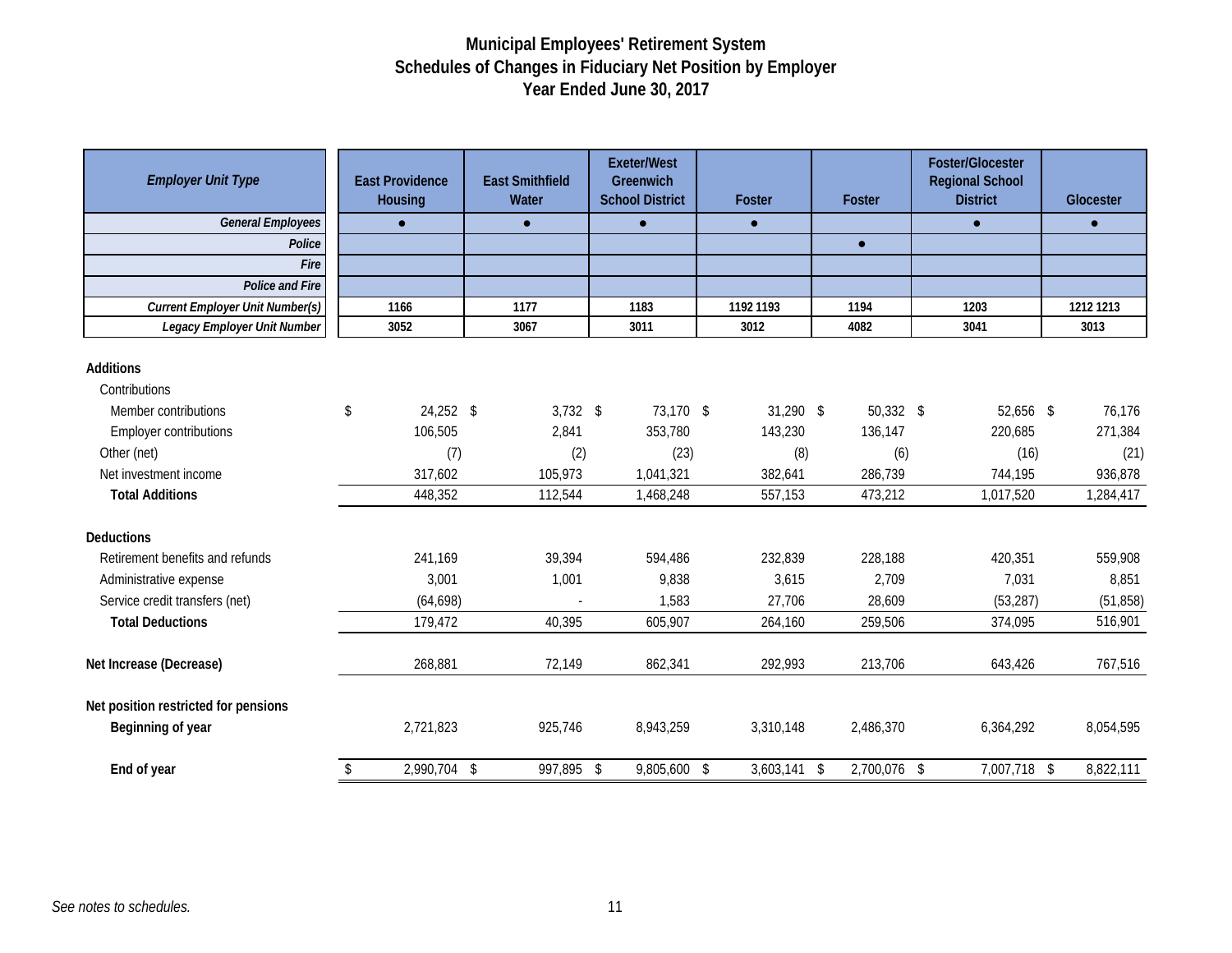| <b>Employer Unit Type</b>                                 |    | Glocester      | <b>Greenville Water</b> | Hope Valley -<br><b>Wyoming Fire</b><br><b>District</b> | <b>Hopkins Hill Fire</b><br><b>District</b> | Hopkinton    | Hopkinton    | Jamestown     | <b>Johnston</b> |
|-----------------------------------------------------------|----|----------------|-------------------------|---------------------------------------------------------|---------------------------------------------|--------------|--------------|---------------|-----------------|
| <b>General Employees</b>                                  |    |                | $\bullet$               | $\bullet$                                               |                                             | $\bullet$    |              | $\bullet$     | $\bullet$       |
| Police                                                    |    | $\bullet$      |                         |                                                         |                                             |              | $\bullet$    |               |                 |
| Fire                                                      |    |                |                         |                                                         | $\bullet$                                   |              |              |               |                 |
| <b>Police and Fire</b>                                    |    |                |                         |                                                         |                                             |              |              |               |                 |
| <b>Current Employer Unit Number(s)</b>                    |    | 1214           | 1227                    | 1242                                                    | 1255                                        | 1262         | 1264         | 1272 1273     | 1282 1283       |
| Legacy Employer Unit Number                               |    | 4088           | 3068                    | 3046                                                    | 4103                                        | 3014         | 4087         | 3015          | 3016            |
| <b>Additions</b><br>Contributions                         |    |                |                         |                                                         |                                             |              |              |               |                 |
| Member contributions                                      | \$ | 109,784 \$     | $6,297$ \$              | $2,874$ \$                                              | 72,876 \$                                   | $42,551$ \$  | 99,089 \$    | $126,110$ \$  | 233,647         |
| <b>Employer contributions</b>                             |    | 190,473        | 5,664                   | 1,782                                                   | 93,353                                      | 62,646       | 308,068      | 422,427       | 1,313,489       |
| Other (net)                                               |    | (15)           | (3)                     | (1)                                                     | (7)                                         | (13)         | (13)         | (32)          | (74)            |
| Net investment income                                     |    | 684,281        | 135,273                 | 52,605                                                  | 294,398                                     | 585,374      | 574,883      | 1,444,319     | 3,324,653       |
| <b>Total Additions</b>                                    |    | 984,523        | 147,231                 | 57,260                                                  | 460,620                                     | 690,558      | 982,027      | 1,992,824     | 4,871,715       |
| Deductions                                                |    |                |                         |                                                         |                                             |              |              |               |                 |
| Retirement benefits and refunds                           |    | 302,803        | 37,800                  | 42,731                                                  | 36,210                                      | 199,336      | 480,395      | 745,452       | 2,855,249       |
| Administrative expense                                    |    | 6,465          | 1,278                   | 497                                                     | 2,781                                       | 5,530        | 5,431        | 13,645        | 31,410          |
| Service credit transfers (net)                            |    |                |                         | 92,778                                                  | 137,866                                     | 46,917       | 301,565      | (28, 605)     | 2,499           |
| <b>Total Deductions</b>                                   |    | 309,268        | 39,078                  | 136,006                                                 | 176,857                                     | 251,783      | 787,391      | 730,492       | 2,889,158       |
| Net Increase (Decrease)                                   |    | 675,256        | 108,153                 | (78, 746)                                               | 283,762                                     | 438,774      | 194,636      | 1,262,332     | 1,982,557       |
| Net position restricted for pensions<br>Beginning of year |    | 5,768,281      | 1,165,649               | 574,099                                                 | 2,488,433                                   | 5,073,400    | 5,218,750    | 12,338,099    | 29,324,045      |
| End of year                                               | S. | $6,443,537$ \$ | 1,273,802 \$            | 495,353 \$                                              | 2,772,195 \$                                | 5,512,174 \$ | 5,413,386 \$ | 13,600,431 \$ | 31,306,602      |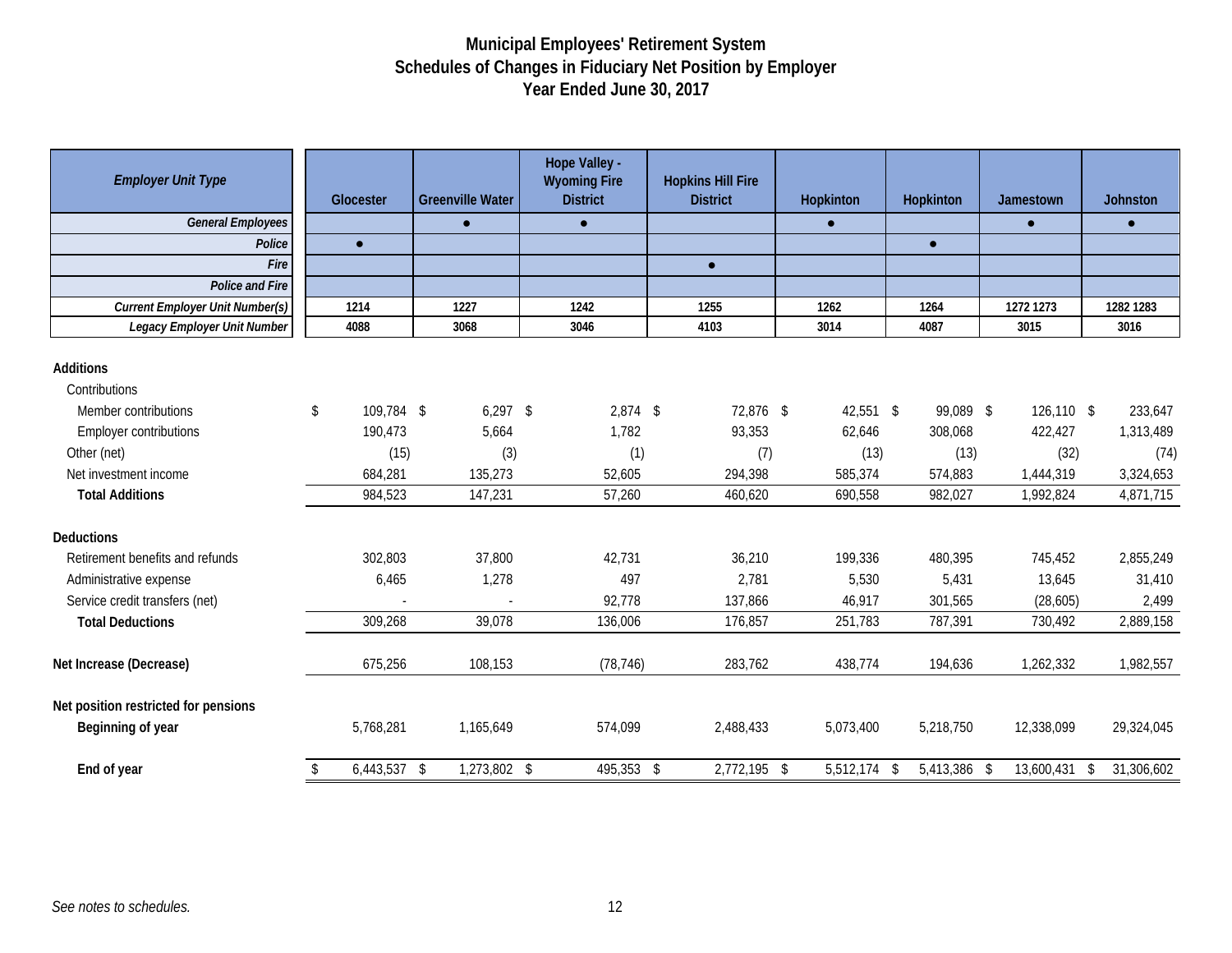| <b>Employer Unit Type</b>              |    | <b>Johnston</b>          | <b>Johnston</b> | Johnston<br>Housing | <b>Lime Rock Fire</b><br><b>District</b><br>(Administrative) | Lincoln                 |              | Lincoln Rescue Lincoln Housing | <b>Middletown</b> |
|----------------------------------------|----|--------------------------|-----------------|---------------------|--------------------------------------------------------------|-------------------------|--------------|--------------------------------|-------------------|
| <b>General Employees</b>               |    |                          |                 | $\bullet$           | $\bullet$                                                    | $\bullet$               |              | $\bullet$                      | $\bullet$         |
| Police                                 |    | $\bullet$                |                 |                     |                                                              |                         |              |                                |                   |
| Fire                                   |    |                          | $\bullet$       |                     |                                                              |                         | $\bullet$    |                                |                   |
| <b>Police and Fire</b>                 |    |                          |                 |                     |                                                              |                         |              |                                |                   |
| <b>Current Employer Unit Number(s)</b> |    | 1284                     | 1285            | 1286                | 1293                                                         | 1302 1303               | 1305         | 1306                           | 1322 1323         |
| Legacy Employer Unit Number            |    | 1284                     | 4016            | 3072                | 3098                                                         | 3017                    | 4107         | 3057                           | 3019              |
| <b>Additions</b><br>Contributions      |    |                          |                 |                     |                                                              |                         |              |                                |                   |
| Member contributions                   | \$ | 70,238 \$                | 400,601 \$      | $4,745$ \$          | $4,734$ \$                                                   | $10,772$ \$             | 94,281 \$    | 10,656 \$                      | 179,523           |
| <b>Employer contributions</b>          |    | 65,378                   | 334,335         | 51,194              | 13,507                                                       | 129,264                 | 175,174      | 35,431                         | 571,040           |
| Other (net)                            |    | (2)                      | (19)            | 20                  | (1)                                                          | (5)                     | (9)          | (4)                            | 751               |
| Net investment income                  |    | 70,152                   | 842,725         | 129,244             | 33,822                                                       | 231,038                 | 390,188      | 177,437                        | 1,963,771         |
| <b>Total Additions</b>                 |    | 205,766                  | 1,577,642       | 185,203             | 52,062                                                       | 371,069                 | 659,634      | 223,520                        | 2,715,085         |
| <b>Deductions</b>                      |    |                          |                 |                     |                                                              |                         |              |                                |                   |
| Retirement benefits and refunds        |    | $\overline{\phantom{a}}$ | 118,651         | 144,004             | 15,041                                                       | 105,764                 | 193,838      | 139,361                        | 1,008,605         |
| Administrative expense                 |    | 663                      | 7,962           | 1,221               | 320                                                          | 2,183                   | 3,686        | 1,676                          | 18,553            |
| Service credit transfers (net)         |    |                          |                 |                     |                                                              | 4,888                   | 190,235      |                                | (18, 184)         |
| <b>Total Deductions</b>                |    | 663                      | 126,613         | 145,225             | 15,361                                                       | 112,835                 | 387,759      | 141,037                        | 1,008,974         |
| Net Increase (Decrease)                |    | 205,103                  | 1,451,030       | 39,978              | 36,701                                                       | 258,234                 | 271,875      | 82,483                         | 1,706,111         |
| Net position restricted for pensions   |    |                          |                 |                     |                                                              |                         |              |                                |                   |
| Beginning of year                      |    | 455,480                  | 6,484,492       | 1,177,047           | 281,782                                                      | 1,917,338               | 3,402,332    | 1,588,356                      | 16,785,736        |
| End of year                            | S. | 660,583 \$               | 7,935,522 \$    | 1,217,025 \$        |                                                              | 318,483 \$ 2,175,572 \$ | 3,674,207 \$ | 1,670,839 \$                   | 18,491,847        |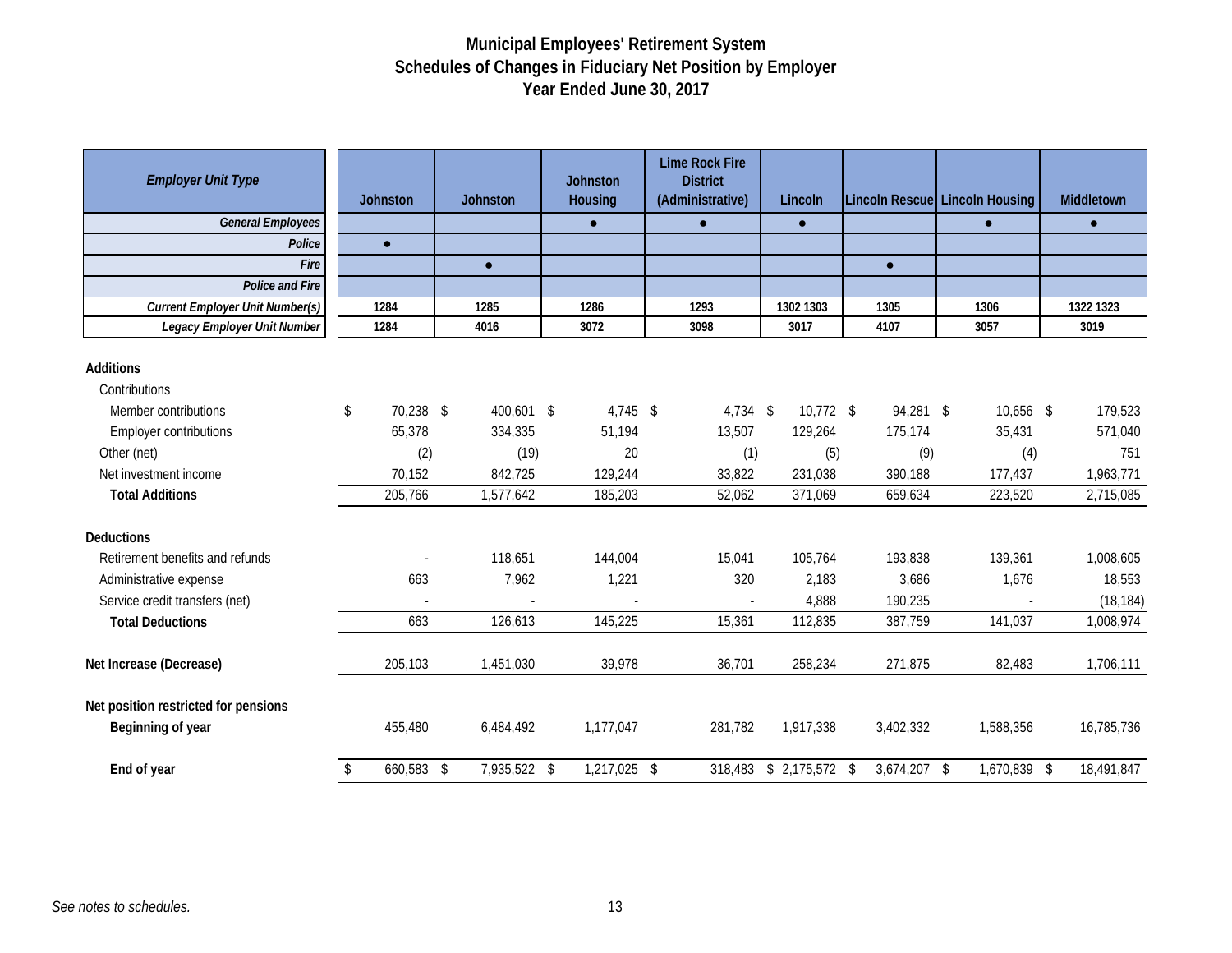| <b>Employer Unit Type</b>                                 |    | Middletown   | Narragansett<br>Housing | <b>New Shoreham</b> | <b>New Shoreham</b> | <b>Newport</b> | <b>Newport Housing</b> | <b>Newport Police</b><br><b>Department</b> |
|-----------------------------------------------------------|----|--------------|-------------------------|---------------------|---------------------|----------------|------------------------|--------------------------------------------|
| <b>General Employees</b>                                  |    |              | $\bullet$               | $\bullet$           |                     | $\bullet$      | $\bullet$              |                                            |
| Police                                                    |    |              |                         |                     | $\bullet$           |                |                        | $\bullet$                                  |
| Fire                                                      |    |              |                         |                     |                     |                |                        |                                            |
| <b>Police and Fire</b>                                    |    | $\bullet$    |                         |                     |                     |                |                        |                                            |
| <b>Current Employer Unit Number(s)</b>                    |    | 1324         | 1336                    | 1342 1343           | 1344                | 1352 1353 1354 | 1356                   | 1364                                       |
| Legacy Employer Unit Number                               |    | 4109         | 3043                    | 3022                | 4108                | 3021           | 3069                   | 1364                                       |
| <b>Additions</b><br>Contributions                         |    |              |                         |                     |                     |                |                        |                                            |
| Member contributions                                      | \$ | 404,870 \$   | $3,698$ \$              | 58,797 \$           | 39,445 \$           | 474,296 \$     | 49,979 \$              | 39,675                                     |
| <b>Employer contributions</b>                             |    | 258,363      | 9,023                   | 176,642             | 87,723              | 3,064,589      | 334,103                | 35,962                                     |
| Other (net)                                               |    | 196          | (1)                     | (17)                | 365                 | 494            | (16)                   | (1)                                        |
| Net investment income                                     |    | 767,082      | 64,463                  | 758,523             | 147,774             | 5,030,314      | 711,734                | 35,628                                     |
| <b>Total Additions</b>                                    |    | 1,430,511    | 77,183                  | 993,945             | 275,307             | 8,569,693      | 1,095,800              | 111,264                                    |
| <b>Deductions</b>                                         |    |              |                         |                     |                     |                |                        |                                            |
| Retirement benefits and refunds                           |    | 39,061       | 5,739                   | 373,082             | 79,345              | 5,045,437      | 676,137                |                                            |
| Administrative expense                                    |    | 7,247        | 609                     | 7,166               | 1,396               | 47,524         | 6,724                  | 337                                        |
| Service credit transfers (net)                            |    | (66, 511)    |                         |                     | (28, 609)           | (66, 955)      |                        | (206, 886)                                 |
| <b>Total Deductions</b>                                   |    | (20, 203)    | 6,348                   | 380,248             | 52,132              | 5,026,006      | 682,861                | (206, 549)                                 |
| Net Increase (Decrease)                                   |    | 1,450,714    | 70,835                  | 613,697             | 223,175             | 3,543,687      | 412,939                | 317,813                                    |
| Net position restricted for pensions<br>Beginning of year |    | 5,772,514    | 536,179                 | 6,528,936           | 1,168,336           | 43,824,273     | 6,289,109              | 17,675                                     |
| End of year                                               | S  | 7,223,228 \$ | 607,014 \$              | 7,142,633 \$        | 1,391,511 \$        | 47,367,960 \$  | $6,702,048$ \$         | 335,488                                    |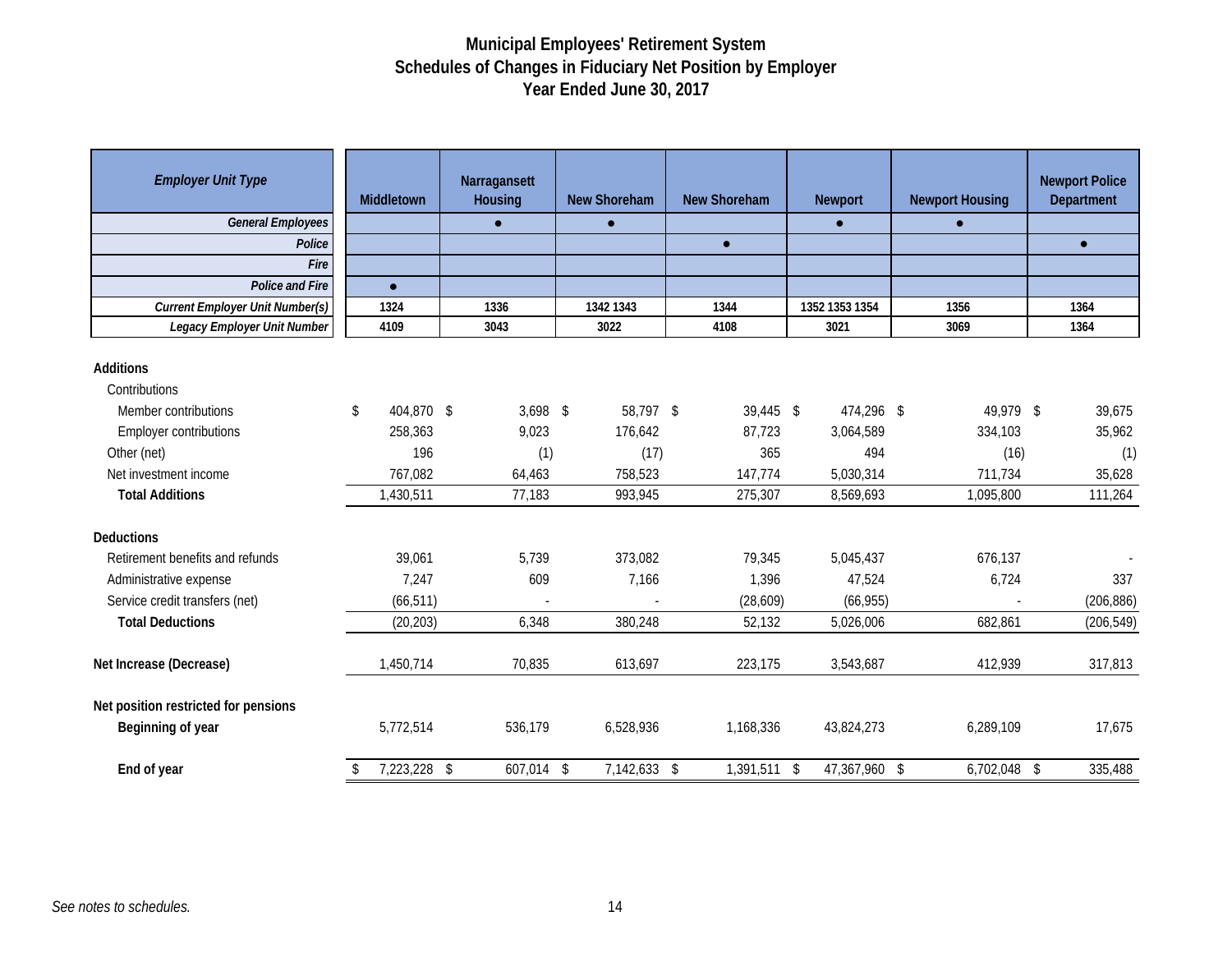| <b>Employer Unit Type</b>                                 | <b>North Cumberland</b><br><b>Fire District</b> | <b>North Kingstown</b> | <b>North Kingstown</b> | <b>North Kingstown</b> | <b>North Providence</b> | <b>North Providence</b> |
|-----------------------------------------------------------|-------------------------------------------------|------------------------|------------------------|------------------------|-------------------------|-------------------------|
| <b>General Employees</b>                                  |                                                 |                        |                        |                        | $\bullet$               |                         |
| Police                                                    |                                                 |                        | $\bullet$              |                        |                         |                         |
| Fire                                                      | $\bullet$                                       |                        |                        | $\bullet$              |                         | $\bullet$               |
| <b>Police and Fire</b>                                    |                                                 |                        |                        |                        |                         |                         |
| <b>Current Employer Unit Number(s)</b>                    | 1365                                            | 1372 1373              | 1374                   | 1375                   | 1382 1383               | 1385                    |
| Legacy Employer Unit Number                               | 4101                                            | 3023                   | 4056                   | 4055                   | 3024                    | 4058                    |
| <b>Additions</b><br>Contributions                         |                                                 |                        |                        |                        |                         |                         |
| Member contributions                                      | \$<br>68,331 \$                                 | 338,355 \$             | 343,854 \$             | 467,432 \$             | 144,593 \$              | 474,611                 |
| <b>Employer contributions</b>                             | 148,480                                         | 2,066,476              | 910,527                | 1,398,263              | 421,695                 | 1,153,275               |
| Other (net)                                               | (12)                                            | (102)                  | (50)                   | 1,548                  | 15,902                  | (56)                    |
| Net investment income                                     | 529,458                                         | 5,006,293              | 2,238,732              | 3,357,985              | 3,022,909               | 3,481,877               |
| <b>Total Additions</b>                                    | 746,257                                         | 7,411,022              | 3,493,063              | 5,225,228              | 3,605,099               | 5,109,707               |
| Deductions                                                |                                                 |                        |                        |                        |                         |                         |
| Retirement benefits and refunds                           | 272,554                                         | 3,992,027              | 1,459,517              | 2,384,429              | 1,955,024               | 2,428,977               |
| Administrative expense                                    | 5,002                                           | 47,297                 | 21,151                 | 31,725                 | 28,559                  | 32,895                  |
| Service credit transfers (net)                            |                                                 | 24,345                 |                        |                        | 140,084                 |                         |
| <b>Total Deductions</b>                                   | 277,556                                         | 4,063,669              | 1,480,668              | 2,416,154              | 2,123,667               | 2,461,872               |
| Net Increase (Decrease)                                   | 468,701                                         | 3,347,353              | 2,012,395              | 2,809,074              | 1,481,432               | 2,647,834               |
| Net position restricted for pensions<br>Beginning of year | 4,516,938                                       | 43,794,411             | 19,068,623             | 28,811,393             | 26,983,794              | 30,139,261              |
| End of year                                               | \$<br>4,985,639 \$                              | 47,141,764 \$          | 21,081,018 \$          | 31,620,467 \$          | 28,465,226 \$           | 32,787,095              |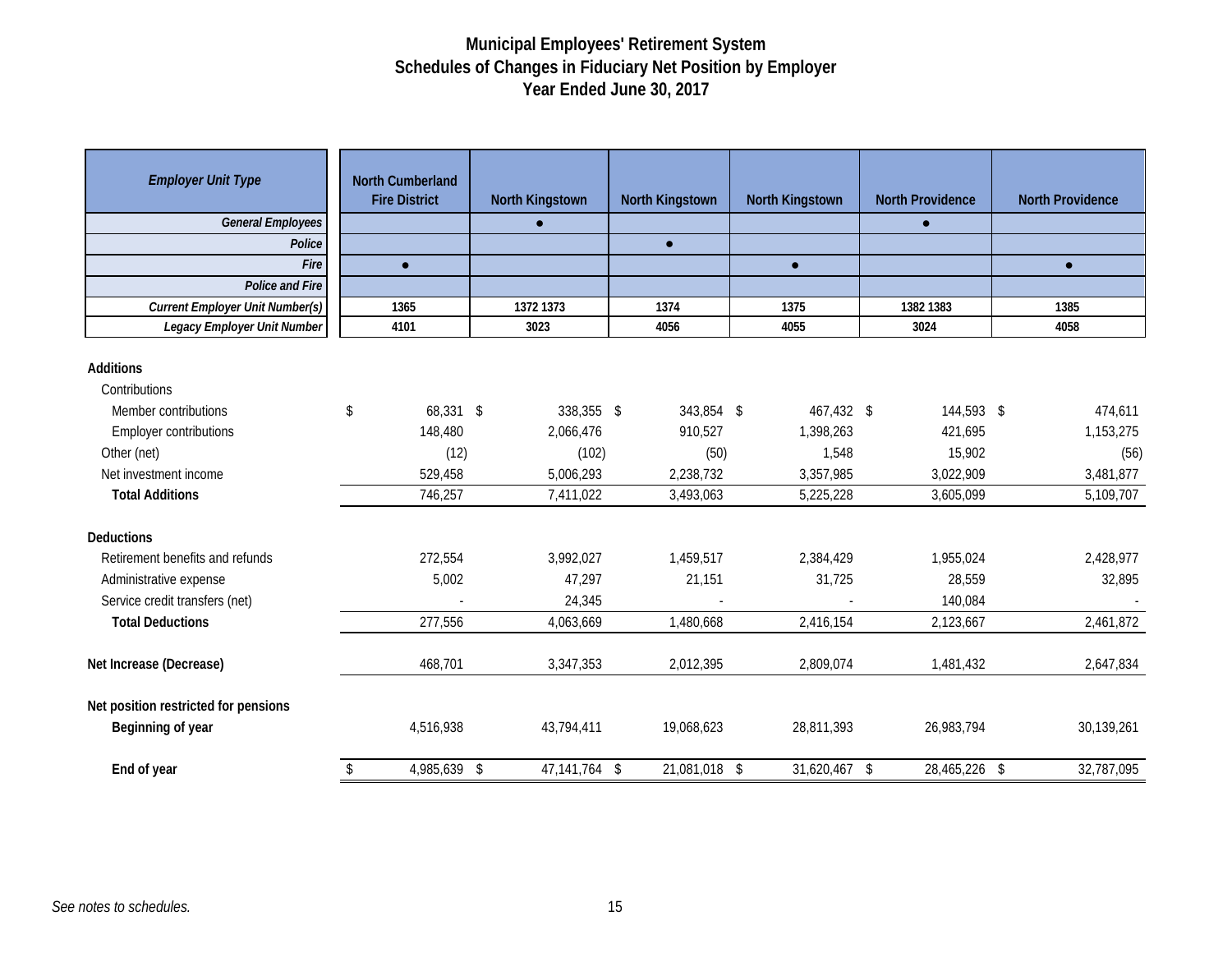| <b>Employer Unit Type</b>                                 |    | <b>North Providence</b><br>Housing | <b>North Smithfield</b> | <b>North Smithfield</b> | <b>North Smithfield Fire</b><br>and Rescue | <b>Northern RI</b><br>Collaborative | Pawtucket     | <b>Pawtucket Housing</b> |
|-----------------------------------------------------------|----|------------------------------------|-------------------------|-------------------------|--------------------------------------------|-------------------------------------|---------------|--------------------------|
| <b>General Employees</b>                                  |    |                                    | $\bullet$               |                         |                                            | $\bullet$                           | $\bullet$     | $\bullet$                |
| Police                                                    |    |                                    |                         | $\bullet$               |                                            |                                     |               |                          |
| Fire                                                      |    |                                    |                         |                         | $\bullet$                                  |                                     |               |                          |
| <b>Police and Fire</b>                                    |    |                                    |                         |                         |                                            |                                     |               |                          |
| <b>Current Employer Unit Number(s)</b>                    |    | 1386                               | 1392 1393               | 1394                    | 1395 1435                                  | 1403                                | 1412 1413     | 1416                     |
| Legacy Employer Unit Number                               |    | 3066                               | 3025                    | 4076                    | 4047                                       | 3081                                | 3026          | 3053                     |
| <b>Additions</b><br>Contributions                         |    |                                    |                         |                         |                                            |                                     |               |                          |
| Member contributions                                      | \$ | $12,952$ \$                        | 99,685 \$               | 164,628 \$              | 145,448 \$                                 | 25,685 \$                           | 660,191 \$    | 108,759                  |
| <b>Employer contributions</b>                             |    | 82,106                             | 232,064                 | 343,389                 | 248,566                                    | 111,774                             | 3,349,306     |                          |
| Other (net)                                               |    | (2)                                | (35)                    | (22)                    | (17)                                       | (7)                                 | 6,983         | (34)                     |
| Net investment income                                     |    | 95,676                             | 1,575,569               | 1,012,481               | 783,662                                    | 315,527                             | 9,644,921     | 1,546,724                |
| <b>Total Additions</b>                                    |    | 190,732                            | 1,907,283               | 1,520,476               | 1,177,659                                  | 452,979                             | 13,661,401    | 1,655,449                |
| <b>Deductions</b>                                         |    |                                    |                         |                         |                                            |                                     |               |                          |
| Retirement benefits and refunds                           |    | 107,232                            | 970,223                 | 666,252                 | 302,557                                    | 170,008                             | 8,256,419     | 501,773                  |
| Administrative expense                                    |    | 904                                | 14,885                  | 9,566                   | 7,404                                      | 2,981                               | 91,121        | 14,613                   |
| Service credit transfers (net)                            |    |                                    | (214, 471)              | 68,260                  |                                            | 35,133                              | (450, 650)    |                          |
| <b>Total Deductions</b>                                   |    | 108,136                            | 770,637                 | 744,078                 | 309,961                                    | 208,122                             | 7,896,890     | 516,386                  |
| Net Increase (Decrease)                                   |    | 82,596                             | 1,136,645               | 776,399                 | 867,698                                    | 244,857                             | 5,764,510     | 1,139,063                |
| Net position restricted for pensions<br>Beginning of year |    | 818,340                            | 13,699,701              | 8,757,631               | 6,511,657                                  | 2,726,306                           | 85,056,901    | 13,425,663               |
| End of year                                               | Ŝ. | 900,936 \$                         | 14,836,346 \$           | 9,534,030 \$            | 7,379,355 \$                               | 2,971,163 \$                        | 90,821,411 \$ | 14,564,726               |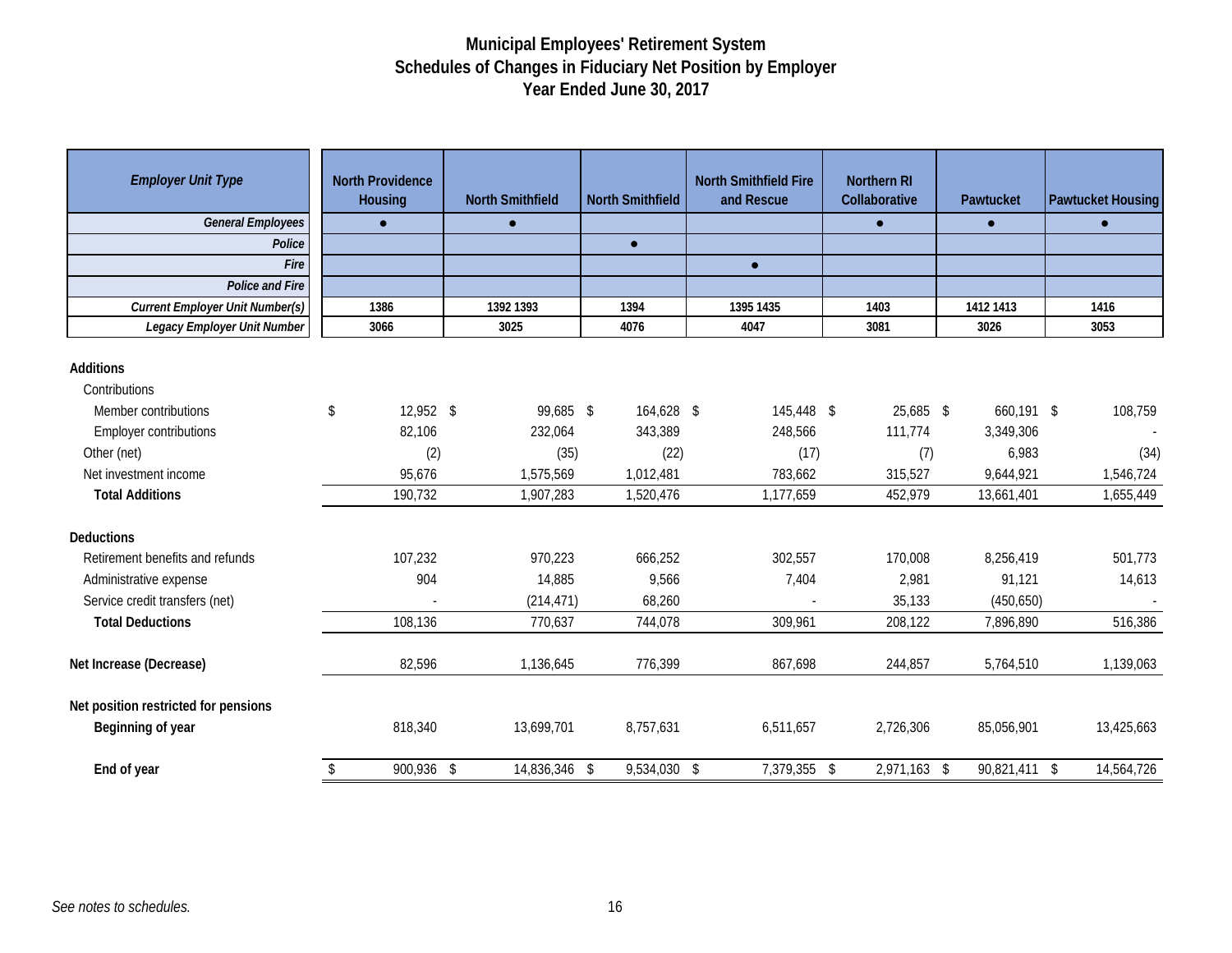| <b>Employer Unit Type</b>                                 | Richmond           | Richmond     | <b>Scituate</b> | <b>Scituate</b> | Smithfield     |      | Smithfield    |      | Smithfield |
|-----------------------------------------------------------|--------------------|--------------|-----------------|-----------------|----------------|------|---------------|------|------------|
| <b>General Employees</b>                                  | $\bullet$          |              | $\bullet$       |                 |                |      | $\bullet$     |      |            |
| Police                                                    |                    | $\bullet$    |                 | $\bullet$       |                |      |               |      | $\bullet$  |
| Fire                                                      |                    |              |                 |                 | $\bullet$      |      |               |      |            |
| <b>Police and Fire</b>                                    |                    |              |                 |                 |                |      |               |      |            |
| Current Employer Unit Number(s)                           | 1452               | 1454         | 1462 1463       | 1464            | 1465           |      | 1472 1473     | 1474 |            |
| Legacy Employer Unit Number                               | 3029               | 4029         | 3030            | 4073            | 1465           | 3031 |               |      | 4031       |
| <b>Additions</b><br>Contributions                         |                    |              |                 |                 |                |      |               |      |            |
| Member contributions                                      | \$<br>23,739 \$    | 70,238 \$    | 87,512 \$       | $-5$            | 82,418 \$      |      | 79,890 \$     |      | 306,210    |
| <b>Employer contributions</b>                             | 102,529            | 85,456       | 418,948         |                 | 70,384         |      | 258,086       |      | 202,710    |
| Other (net)                                               | (1)                | (4)          | 211             | (1)             | (3)            |      | (29)          |      | (36)       |
| Net investment income                                     | 234,153            | 190,537      | 1,066,911       | 23,226          | 133,010        |      | 1,318,735     |      | 1,607,602  |
| <b>Total Additions</b>                                    | 360,420            | 346,227      | 1,573,582       | 23,225          | 285,809        |      | 1,656,682     |      | 2,116,486  |
| Deductions                                                |                    |              |                 |                 |                |      |               |      |            |
| Retirement benefits and refunds                           | 127,446            | 26,892       | 914,069         | 4,109           | 20,873         |      | 930,114       |      | 309,560    |
| Administrative expense                                    | 2,212              | 1,800        | 10,080          | 219             | 1,257          |      | 12,459        |      | 15,188     |
| Service credit transfers (net)                            | 48,318             | 191,842      | 345,345         |                 |                |      |               |      |            |
| <b>Total Deductions</b>                                   | 177,976            | 220,534      | 1,269,494       | 4,328           | 22,130         |      | 942,573       |      | 324,748    |
| Net Increase (Decrease)                                   | 182,444            | 125,693      | 304,088         | 18,896          | 263,679        |      | 714,109       |      | 1,791,738  |
| Net position restricted for pensions<br>Beginning of year | 2,022,458          | 1,668,503    | 9,742,479       | 199,808         | 988,808        |      | 11,703,762    |      | 13,346,249 |
| End of year                                               | \$<br>2,204,902 \$ | 1,794,196 \$ | 10,046,567 \$   | 218,704 \$      | $1,252,487$ \$ |      | 12,417,871 \$ |      | 15,137,987 |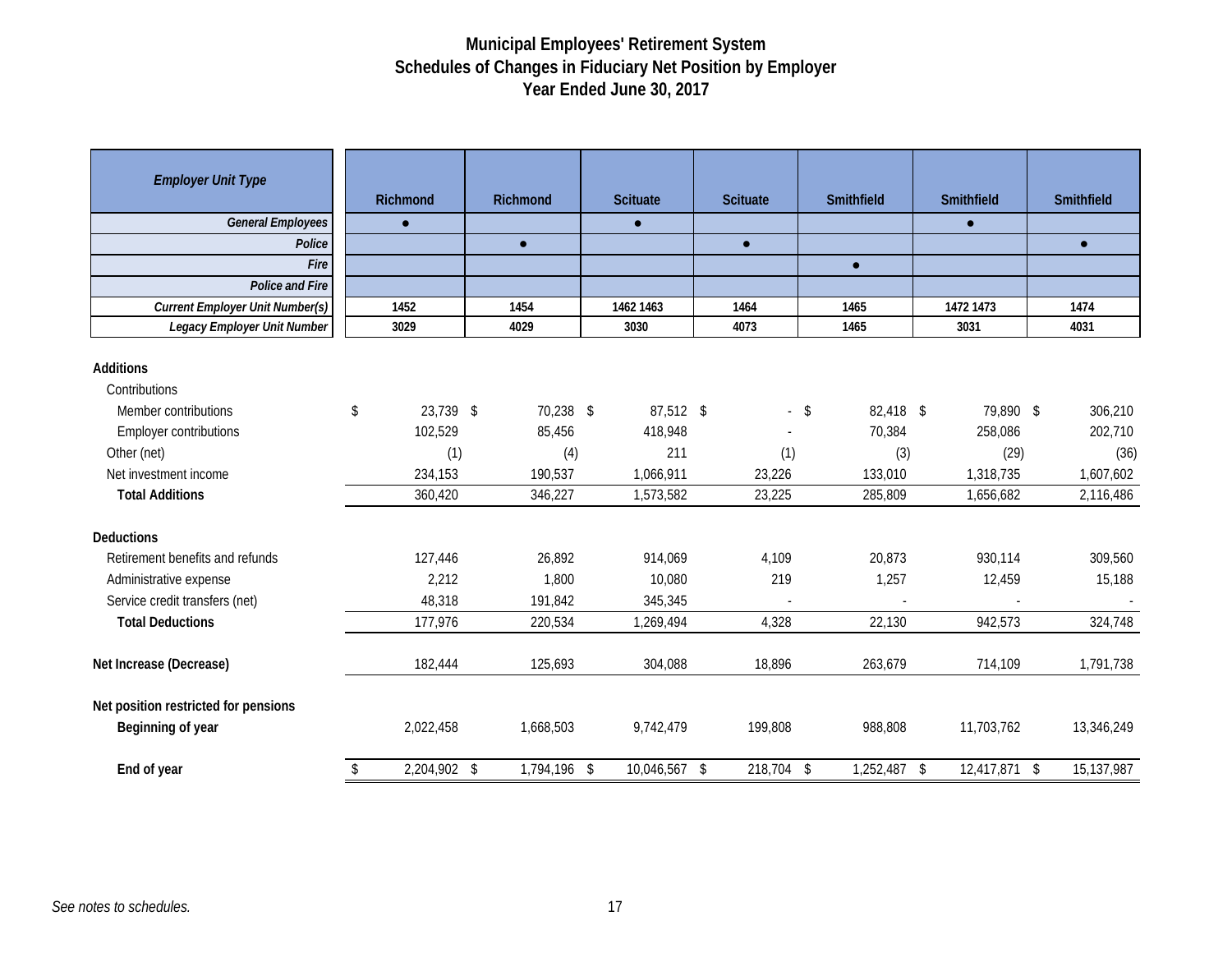| <b>Employer Unit Type</b>                                 | <b>Smithfield Housing</b> | Smithfield (COLA) | <b>Scituate</b> |                        | South Kingstown   South Kingstown | South Kingstown<br><b>Housing</b> | <b>South Kingstown</b><br>(EMT) | <b>Union Fire</b><br><b>District</b> |
|-----------------------------------------------------------|---------------------------|-------------------|-----------------|------------------------|-----------------------------------|-----------------------------------|---------------------------------|--------------------------------------|
| <b>General Employees</b>                                  | $\bullet$                 | $\bullet$         |                 | $\bullet$              |                                   | $\bullet$                         |                                 | $\bullet$                            |
| Police                                                    |                           |                   | $\bullet$       |                        | $\bullet$                         |                                   |                                 |                                      |
| Fire                                                      |                           |                   |                 |                        |                                   |                                   | $\bullet$                       |                                      |
| <b>Police and Fire</b>                                    |                           |                   |                 |                        |                                   |                                   |                                 |                                      |
| <b>Current Employer Unit Number(s)</b>                    | 1476                      | 1478              | 1484            | 1492 1493              | 1494                              | 1496                              | 1505                            | 1515                                 |
| Legacy Employer Unit Number                               | 3084                      | 3094              | 1484            | 3032                   | 4063                              | 3080                              | 4099                            | 3027                                 |
| Additions<br>Contributions                                |                           |                   |                 |                        |                                   |                                   |                                 |                                      |
| Member contributions                                      | \$<br>$6,096$ \$          | 136,865 \$        | $16,401$ \$     | 431,900 \$             | 328,146 \$                        | $3,875$ \$                        | 80,103 \$                       | 7,669                                |
| <b>Employer contributions</b>                             |                           | 369,799           | 13,941          | 1,481,417              | 825,285                           | 6,801                             | 39,491                          | 25,708                               |
| Other (net)                                               | (1)                       | (35)              | $\sim$          | (121)                  | (54)                              | (1)                               | (10)                            | (2)                                  |
| Net investment income                                     | 54,875                    | 1,586,848         | 3,601           | 5,792,423              | 2,453,239                         | 47,688                            | 434,255                         | 81,596                               |
| <b>Total Additions</b>                                    | 60,970                    | 2,093,477         | 33,943          | 7,705,619              | 3,606,616                         | 58,363                            | 553,839                         | 114,971                              |
| Deductions<br>Retirement benefits and refunds             |                           | 726,630           |                 |                        |                                   |                                   | 121,882                         |                                      |
|                                                           |                           |                   | $\sim$          | 3,375,303              | 1,710,279                         | $\overline{\phantom{a}}$          |                                 | 13,883<br>771                        |
| Administrative expense<br>Service credit transfers (net)  | 518                       | 14,992<br>364,205 | 34              | 54,725                 | 23,177<br>(2, 317)                | 451                               | 4,103                           |                                      |
| <b>Total Deductions</b>                                   | 518                       | 1,105,827         | 34              | (36, 957)<br>3,393,071 | 1,731,139                         | 451                               | 125,985                         | 14,654                               |
|                                                           |                           |                   |                 |                        |                                   |                                   |                                 |                                      |
| Net Increase (Decrease)                                   | 60,452                    | 987,650           | 33,909          | 4,312,549              | 1,875,477                         | 57,912                            | 427,854                         | 100,317                              |
| Net position restricted for pensions<br>Beginning of year | 456,281                   | 13,954,910        | $\omega$        | 50,231,810             | 21,225,451                        | 391,140                           | 3,661,309                       | 668,032                              |
|                                                           |                           |                   |                 |                        |                                   |                                   |                                 |                                      |
| End of year                                               | \$<br>516,733 \$          | 14,942,560 \$     | 33,909 \$       | 54,544,359 \$          | 23,100,928 \$                     | 449,052 \$                        | 4,089,163 \$                    | 768,349                              |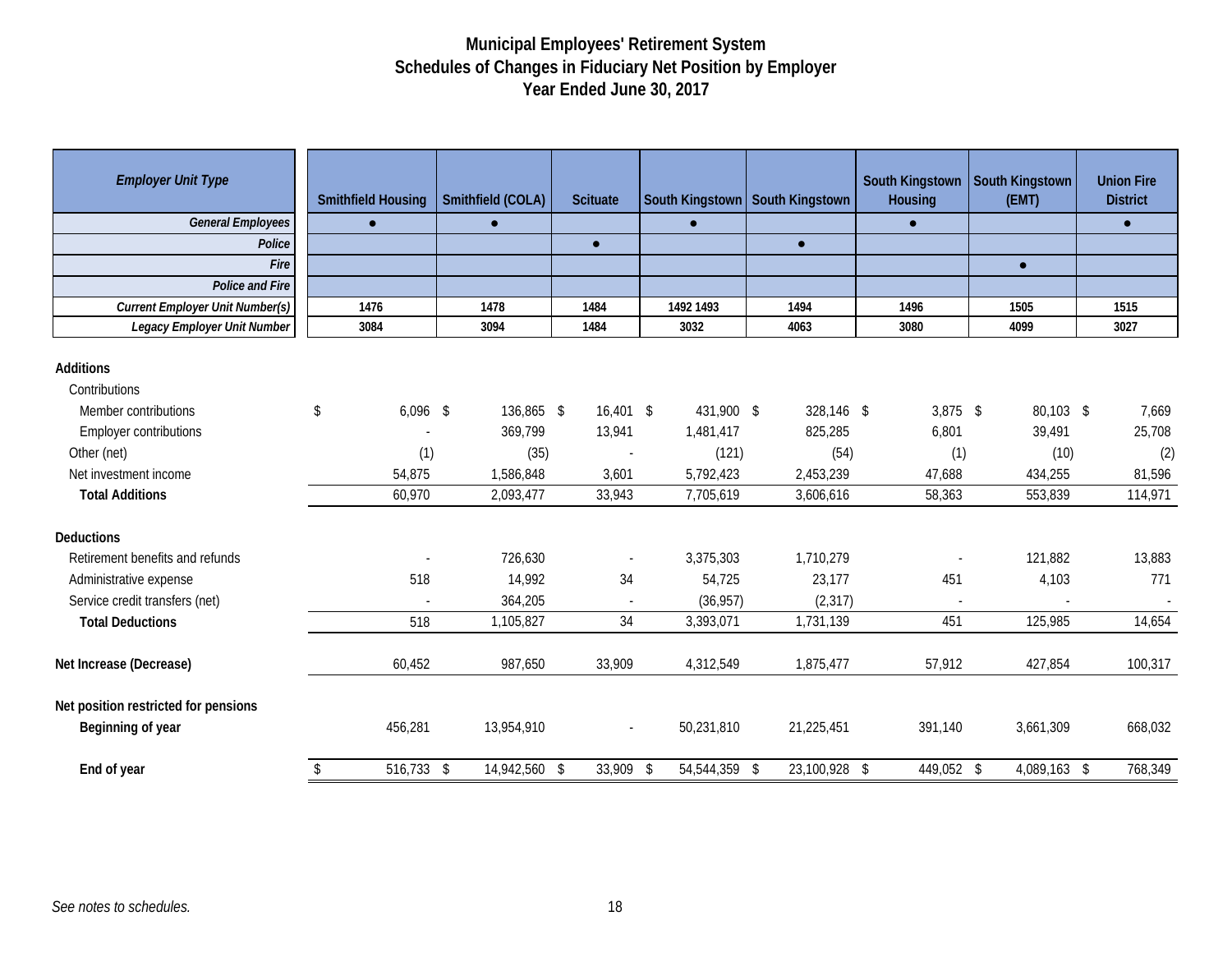| <b>Employer Unit Type</b>                                 | Tiogue Lighting and<br><b>Fire District</b> |        | <b>Tiverton</b> | <b>Tiverton</b> | <b>Tiverton (Local</b><br>2670A) | <b>Valley Falls Fire</b><br><b>District</b> | Warren    | <b>Warren</b>                        | Warren<br>Housing |
|-----------------------------------------------------------|---------------------------------------------|--------|-----------------|-----------------|----------------------------------|---------------------------------------------|-----------|--------------------------------------|-------------------|
| <b>General Employees</b>                                  | $\bullet$                                   |        | $\bullet$       |                 | $\bullet$                        |                                             | $\bullet$ |                                      | $\bullet$         |
| Police                                                    |                                             |        |                 |                 |                                  |                                             |           |                                      |                   |
| Fire                                                      |                                             |        |                 | $\bullet$       |                                  | $\bullet$                                   |           |                                      |                   |
| <b>Police and Fire</b>                                    |                                             |        |                 |                 |                                  |                                             |           | $\bullet$                            |                   |
| <b>Current Employer Unit Number(s)</b>                    | 1528                                        |        | 1532 1533       | 1534            | 1538                             | 1555                                        | 1562      | 1564 1565                            | 1566              |
| Legacy Employer Unit Number                               | 3042                                        |        | 3033            | 4077            | 3077                             | 4042                                        | 3034      | 4062                                 | 3071              |
| <b>Additions</b><br>Contributions                         |                                             |        |                 |                 |                                  |                                             |           |                                      |                   |
| Member contributions                                      | \$                                          | $-$ \$ | 99,370 \$       | 180,418 \$      | $26,601$ \$                      | 64,042 \$                                   | 66,363 \$ | 166,658 \$                           | 4,406             |
| <b>Employer contributions</b>                             |                                             |        | 95,346          | 298,773         | 100,786                          | 113,497                                     | 244,089   | 438,977                              | 6,887             |
| Other (net)                                               |                                             |        | (32)            | (23)            | (10)                             | (8)                                         | (13)      | (25)                                 | (3)               |
| Net investment income                                     | 5,082                                       |        | 1,447,226       | 1,055,972       | 431,129                          | 371,416                                     | 581,317   | 1,117,629                            | 129,039           |
| <b>Total Additions</b>                                    | 5,082                                       |        | 1,641,910       | 1,535,140       | 558,506                          | 548,947                                     | 891,756   | 1,723,239                            | 140,329           |
| Deductions                                                |                                             |        |                 |                 |                                  |                                             |           |                                      |                   |
| Retirement benefits and refunds                           | 2,489                                       |        | 593,324         | 835,087         | 256,830                          | 304,530                                     | 369,921   | 611,762                              | 110,865           |
| Administrative expense                                    | 48                                          |        | 13,673          | 9,976           | 4,073                            | 3,509                                       | 5,492     | 10,559                               | 1,219             |
| Service credit transfers (net)                            |                                             |        | 42,588          | 58,581          |                                  |                                             | (6, 286)  |                                      | (24, 383)         |
| <b>Total Deductions</b>                                   | 2,537                                       |        | 649,585         | 903,644         | 260,903                          | 308,039                                     | 369,127   | 622,321                              | 87,701            |
| Net Increase (Decrease)                                   | 2,545                                       |        | 992,325         | 631,496         | 297,603                          | 240,908                                     | 522,629   | 1,100,918                            | 52,628            |
| Net position restricted for pensions<br>Beginning of year | 45,306                                      |        | 12,635,482      | 9,312,067       | 3,762,125                        | 3,256,527                                   | 4,951,343 | 9,423,238                            | 1,162,469         |
| End of year                                               | \$<br>47,851 \$                             |        | 13,627,807 \$   | 9,943,563 \$    | 4,059,728 \$                     | 3,497,435 \$                                |           | 5,473,972 \$ 10,524,156 \$ 1,215,097 |                   |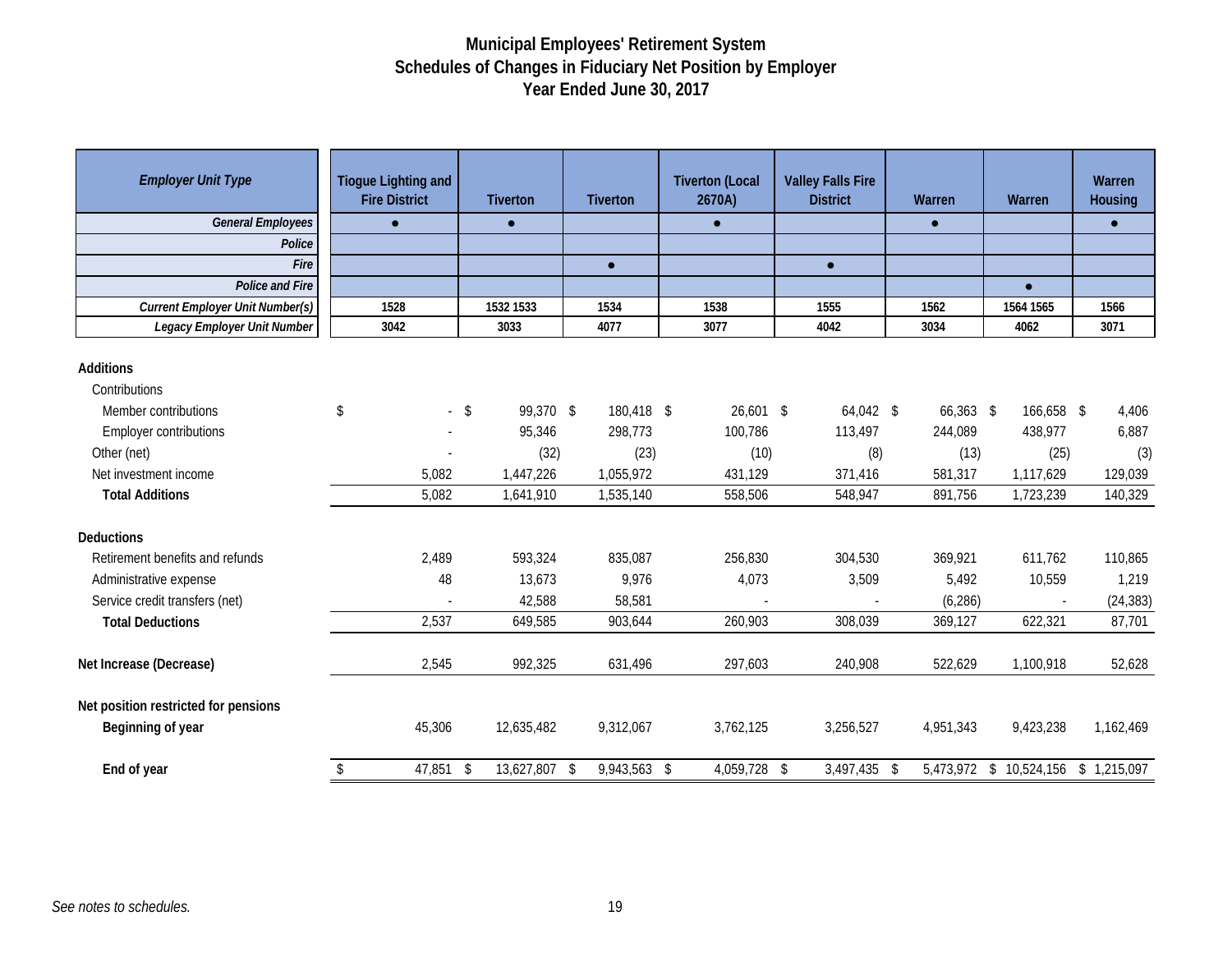| <b>Employer Unit Type</b>                                 | <b>West Greenwich</b> | West<br><b>Greenwich</b> | <b>West Warwick</b><br>Housing | Westerly   | Woonsocket    | Woonsocket    | Woonsocket    | <b>Albion Fire</b><br><b>District</b> |
|-----------------------------------------------------------|-----------------------|--------------------------|--------------------------------|------------|---------------|---------------|---------------|---------------------------------------|
| <b>General Employees</b>                                  | $\bullet$             |                          | $\bullet$                      | $\bullet$  | $\bullet$     |               |               | $\bullet$                             |
| Police                                                    |                       |                          |                                |            |               | $\bullet$     |               |                                       |
| Fire                                                      |                       |                          |                                |            |               |               | $\bullet$     |                                       |
| <b>Police and Fire</b>                                    |                       | $\bullet$                |                                |            |               |               |               |                                       |
| <b>Current Employer Unit Number(s)</b>                    | 1602                  | 1604                     | 1616                           | 1622 1623  | 1632 1633     | 1634          | 1635          | 1702                                  |
| Legacy Employer Unit Number                               | 3037                  | 4089                     | 3083                           | 3036       | 3039          | 4085          | 4093          | 3103                                  |
| <b>Additions</b><br>Contributions                         |                       |                          |                                |            |               |               |               |                                       |
| Member contributions                                      | \$<br>28,125 \$       | 99,502 \$                | $6,212$ \$                     | $-5$       | 353,190 \$    | 576,684 \$    | 685,843 \$    |                                       |
| <b>Employer contributions</b>                             | 171,730               | 207,164                  | 26,057                         | 362,522    | 1,513,400     | 1,666,401     | 784,627       |                                       |
| Other (net)                                               | (7)                   | (10)                     | (4)                            | (1)        | 107           | 1,204         | (111)         |                                       |
| Net investment income                                     | 302,284               | 455,877                  | 166,279                        | 61,832     | 6,446,631     | 3,971,309     | 5,011,678     | 15,236                                |
| <b>Total Additions</b>                                    | 502,132               | 762,533                  | 198,544                        | 424,353    | 8,313,328     | 6,215,598     | 6,482,037     | 15,236                                |
| <b>Deductions</b>                                         |                       |                          |                                |            |               |               |               |                                       |
| Retirement benefits and refunds                           | 266,204               | 213,222                  | 169,877                        | 145,691    | 4,769,427     | 2,685,468     | 1,485,015     | 9,474                                 |
| Administrative expense                                    | 2,856                 | 4,307                    | 1,571                          | 584        | 60,905        | 37,519        | 47,348        | 144                                   |
| Service credit transfers (net)                            | (256, 230)            |                          | 5,402                          |            | (124, 977)    | 94,938        | 13,376        | $\overline{\phantom{a}}$              |
| <b>Total Deductions</b>                                   | 12,830                | 217,529                  | 176,850                        | 146,275    | 4,705,355     | 2,817,925     | 1,545,739     | 9,618                                 |
| Net Increase (Decrease)                                   | 489,303               | 545,004                  | 21,694                         | 278,078    | 3,607,973     | 3,397,673     | 4,936,298     | 5,619                                 |
| Net position restricted for pensions<br>Beginning of year | 2,357,158             | 3,747,767                | 1,544,076                      | 304,164    | 57,096,741    | 33,998,166    | 42,256,175    | 137,856                               |
| End of year                                               | 2,846,461 \$          | 4,292,771 \$             | 1,565,770 \$                   | 582,242 \$ | 60,704,714 \$ | 37,395,839 \$ | 47,192,473 \$ | 143,475                               |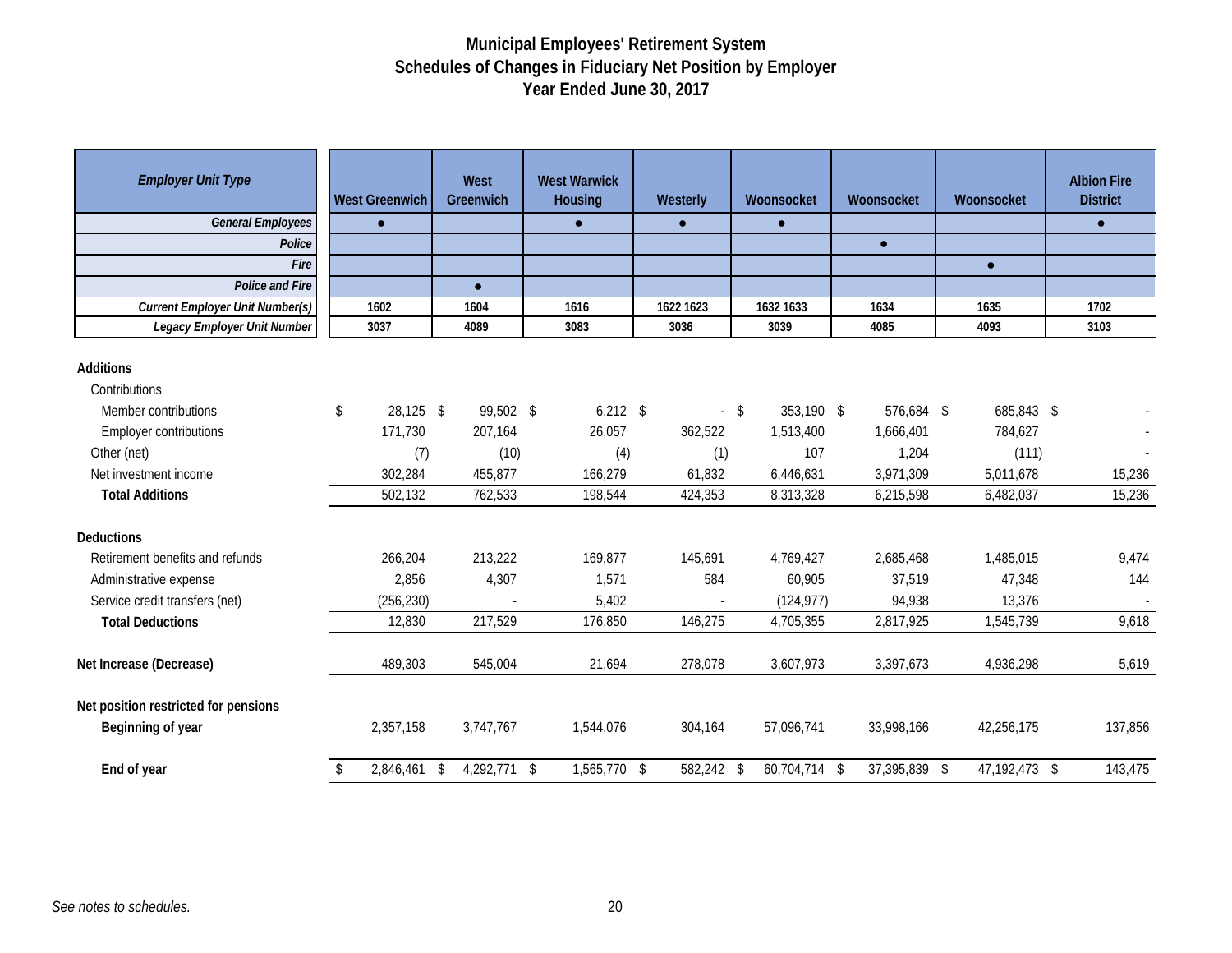| <b>Employer Unit Type</b>                                                                                 | <b>Albion Fire District</b> | <b>Harrisville Fire</b><br><b>District</b> | <b>Harrisville Fire</b><br><b>District</b> | Pascoag Fire<br><b>District</b><br>(Administrative) | <b>Pascoag Fire</b><br><b>District</b> |               | <b>Total</b>                         |
|-----------------------------------------------------------------------------------------------------------|-----------------------------|--------------------------------------------|--------------------------------------------|-----------------------------------------------------|----------------------------------------|---------------|--------------------------------------|
| <b>General Employees</b>                                                                                  |                             | $\bullet$                                  |                                            | $\bullet$                                           |                                        |               |                                      |
| Police                                                                                                    |                             |                                            |                                            |                                                     |                                        |               |                                      |
| Fire                                                                                                      | $\bullet$                   |                                            | $\bullet$                                  |                                                     | $\bullet$                              |               |                                      |
| <b>Police and Fire</b>                                                                                    |                             |                                            |                                            |                                                     |                                        |               |                                      |
| <b>Current Employer Unit Number(s)</b>                                                                    | 1705                        | 1712                                       | 1715                                       | 1802                                                | 1805                                   |               |                                      |
| Legacy Employer Unit Number                                                                               | 4111                        | 3102                                       | 4110                                       | 1802                                                | 1805                                   |               |                                      |
| <b>Additions</b><br>Contributions                                                                         |                             |                                            |                                            |                                                     |                                        |               |                                      |
| Member contributions                                                                                      | \$<br>$22,126$ \$           | $10,770$ \$                                | $36,201$ \$                                | $1,107$ \$                                          | 28,275                                 | \$            | 17,412,163                           |
| Employer contributions                                                                                    | 43,101                      | 10,808                                     | 19,043                                     | 7,329                                               | 54,657                                 |               | 48,542,830                           |
| Other (net)                                                                                               | (2)                         | (2)                                        | (4)                                        |                                                     |                                        |               | 95,830                               |
| Net investment income                                                                                     | 100,741                     | 86,492                                     | 166,004                                    | 1,963                                               | 20,043                                 |               | 157,202,022                          |
| <b>Total Additions</b>                                                                                    | 165,966                     | 108,068                                    | 221,244                                    | 10,399                                              | 102,975                                | \$            | 223,252,845                          |
| Deductions<br>Retirement benefits and refunds<br>Administrative expense<br>Service credit transfers (net) | 23,765<br>952               | 817                                        | 1,568                                      | 19                                                  | 189                                    | \$            | 98,279,936<br>1,485,182<br>1,071,013 |
| <b>Total Deductions</b>                                                                                   | 24,717                      | 817                                        | 1,568                                      | 19                                                  | 189                                    | $\mathsf{\$}$ | 100,836,131                          |
| Net Increase (Decrease)                                                                                   | 141,249                     | 107,251                                    | 219,676                                    | 10,380                                              | 102,786                                | \$            | 122,416,714                          |
| Net position restricted for pensions<br>Beginning of year                                                 | 807,382                     | 707,199                                    | 1,343,503                                  | 8,101                                               | 85,951                                 | \$            | 1,357,876,323                        |
| End of year                                                                                               | \$<br>948,631 \$            | 814,450 \$                                 | 1,563,179 \$                               | 18,481 \$                                           | 188,737                                | \$            | 1,480,293,037                        |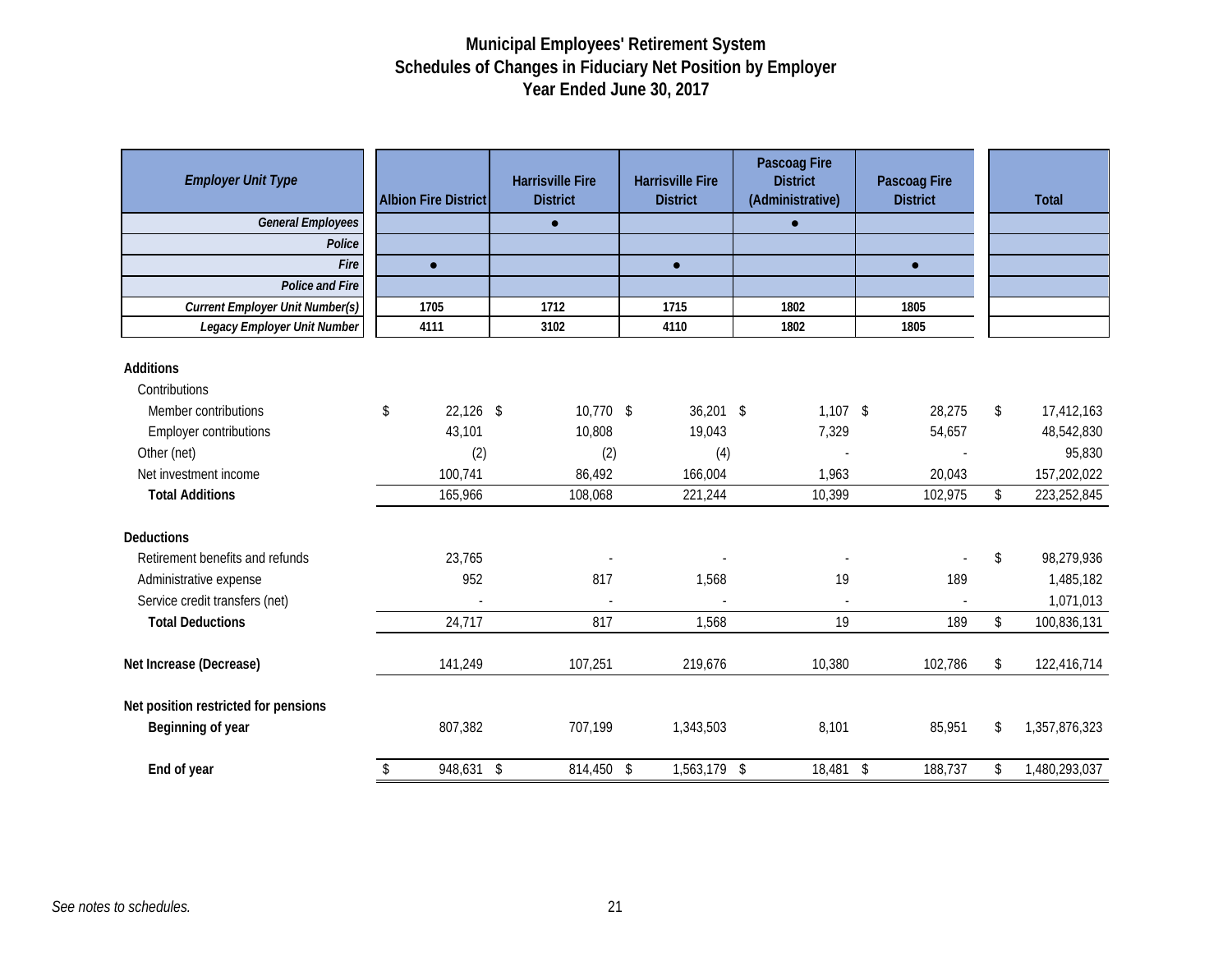## *Municipal Employees' Retirement System*  **Multiple-Employer Defined Benefit Agent Plan**

### NOTES TO SCHEDULES OF CHANGES IN FIDUCIARY NET POSITION BY EMPLOYER

#### **1. Plan Description and Governance**

The Employees' Retirement System of the State of Rhode Island (the System) acts as a common investment and administrative agent for pension benefits to be provided through various defined benefit and defined contribution retirement plans. The System is administered by the State of Rhode Island Retirement Board which was authorized, created and established as an independent retirement board to hold and administer, in trust, the funds of the retirement system.

Each plan's assets are accounted for separately and may be used only for the payment of benefits to the members of that plan, in accordance with the terms of that plan.

The Municipal Employees' Retirement System (MERS) was established by Rhode Island General Law and placed under the management of the Retirement Board to provide retirement allowances to employees of municipalities, housing authorities, water and sewer districts, and municipal police and fire persons that have elected to participate. MERS is a multiple-employer defined benefit agent plan.

#### **2. Plan Membership and Benefit Provisions**

#### *Participating employers are summarized below:*

| Municipalities, housing authorities, water and sewer districts           | 69          |
|--------------------------------------------------------------------------|-------------|
| Municipal police and fire departments                                    |             |
| Total participating units as of the actuarial valuation at June 30, 2016 | <u> 116</u> |

#### *Plan members (as of the June 30 ,2016 valuation date):*

|                          | Retirees and<br>beneficiaries | Terminated plan<br>members entitled<br>to but not yet<br>receiving benefits | Active<br>Vested | Active<br>Non-vested | Total by<br>Plan |
|--------------------------|-------------------------------|-----------------------------------------------------------------------------|------------------|----------------------|------------------|
| <b>MERS</b>              |                               |                                                                             |                  |                      |                  |
| <b>General Employees</b> | 4,561                         | 2,870                                                                       | 4,354            | 1,528                | 13,313           |
| <b>Public Safety</b>     | 773                           | 178                                                                         | 1,138            | 353                  | 2,442            |
| Total by type            | 5,334                         | 3,048                                                                       | 5,492            | 1.851                | 15.755           |

#### *Plan vesting provisions –* after five years of service*.*

#### *Summary of Benefit Provisions*

For general employees prior to June 30, 2012 the plan provided retirement benefits equal to 2% of a member's final average salary multiplied by the number of years of total service up to a maximum of 75%. Such benefits are available to members at least age 58 with 10 years of service or after 30 years of service at any age. Benefits accrued at June 30, 2012 are protected under the Rhode Island Retirement Security Act until it is exceeded by the member's full years of service credit, including service after June 30, 2012, multiplied by the average of five consecutive years of compensation. Effective July 1, 2012, the retirement age mirrors the Social Security Normal Retirement Age not to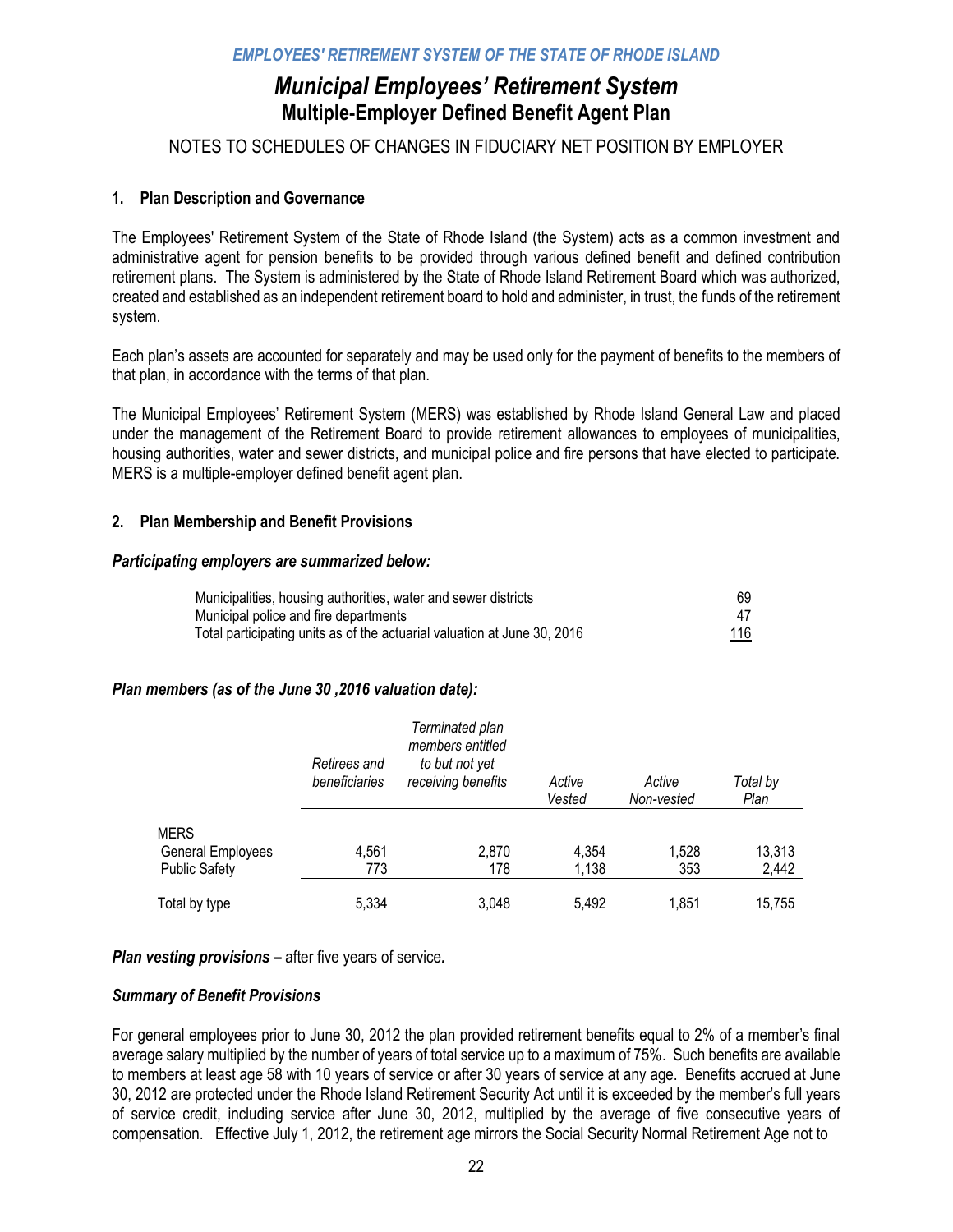## *Municipal Employees' Retirement System*  **Multiple-Employer Defined Benefit Agent Plan**

### NOTES TO SCHEDULES OF CHANGES IN FIDUCIARY NET POSITION BY EMPLOYER

#### **2. Plan Membership and Benefit Provisions (continued)**

exceed age 67. Members will receive a benefit accrual of 1.0% per year based on the five-year average compensation.

Effective July 1, 2015, general employees with more than 20 years of service at July 1, 2012 increased their employee contribution rates to 8.25% (9.25% for units with a cost of living adjustment provision) and participate solely in the defined benefit plan. These members receive a benefit accrual of 2% per year based on the three or five-year average compensation.

Effective July 1, 2015 general employees are eligible to retire upon the attainment of: age 65 with 30 years of service, 64 with 31 years of service, 63 with 32 years of service, or 62 with 33 years of service.

Members may retire earlier if their RIRSA date is earlier or are eligible under a transition rule.

Joint and survivor options are available. For members with 10 years of service as of July 1, 2005, the Service Retirement Allowance (SRA) Plus option that provides for the payment of a larger benefit before the attainment of age sixty-two (62) and a reduced amount thereafter. The reduced amount is equal to the benefit before age sixty-two (62), including cost-of-living increases, minus the member's estimated social security benefit payable at age sixty-two (62).

Prior to June 30, 2012, police and fire personnel may retire at age 55 if they have 10 years of service or after 25 years of service at any age. An option may be elected to provide a 20-year service pension with a benefit equal to 2.5% for each year of service up to a maximum of 75% for police and fire personnel. Benefits are based on the average of the highest three consecutive years' earnings, exclusive of overtime.

From June 30, 2012 to June 30, 2015, retirement age for police and fire personnel is 55 years old with 25 years of total service or for members with five years of service but less than 25 years of service the new retirement age will mirror the Social Security Normal Retirement Age not to exceed 67. Police officers or firefighters, that are at least 45 years old, have 10 or more years of contributing service and are eligible to retire prior to age 52 under the law in effect on June 30, 2012, may retire at age 52. Effective July 1, 2015, police and fire personnel may retire at age 50 with 25 years of service, or any age with 27 years of service. MERS police and fire personnel will contribute 9.00% (10.00% for units with a cost of living adjustment).

As of June 30, 2012, members will continue to have a frozen benefit accrual of 2.0% per year for a standard 25 year with any age and out plan; 2.5% for a standard 20 year with any age and out plan. Effective July 1, 2012 the optional 20 and 25 year with retirement at any age plans have been eliminated. The benefit accrual for all plans will be 2.0% per year based on the five-year average compensation, exclusive of overtime. Police and fire employees may retire with a reduced pension benefit if they have 20 years of service and are within five years of their retirement eligibility. The actuarially reduced benefit will be calculated based on how close the member is to the eligibility date that is prescribed in the Rhode Island Retirement Security Act.

#### *Other benefit provisions*

The plan also provides survivor's benefits; and certain lump sum death benefits. A member is eligible for a nonserviceconnected disability retirement provided he/she has credit for at least five years of service. Members are not eligible for an ordinary disability benefit if they are eligible for unreduced retirement. Members are also eligible for serviceconnected disability retirement with no minimum service requirement.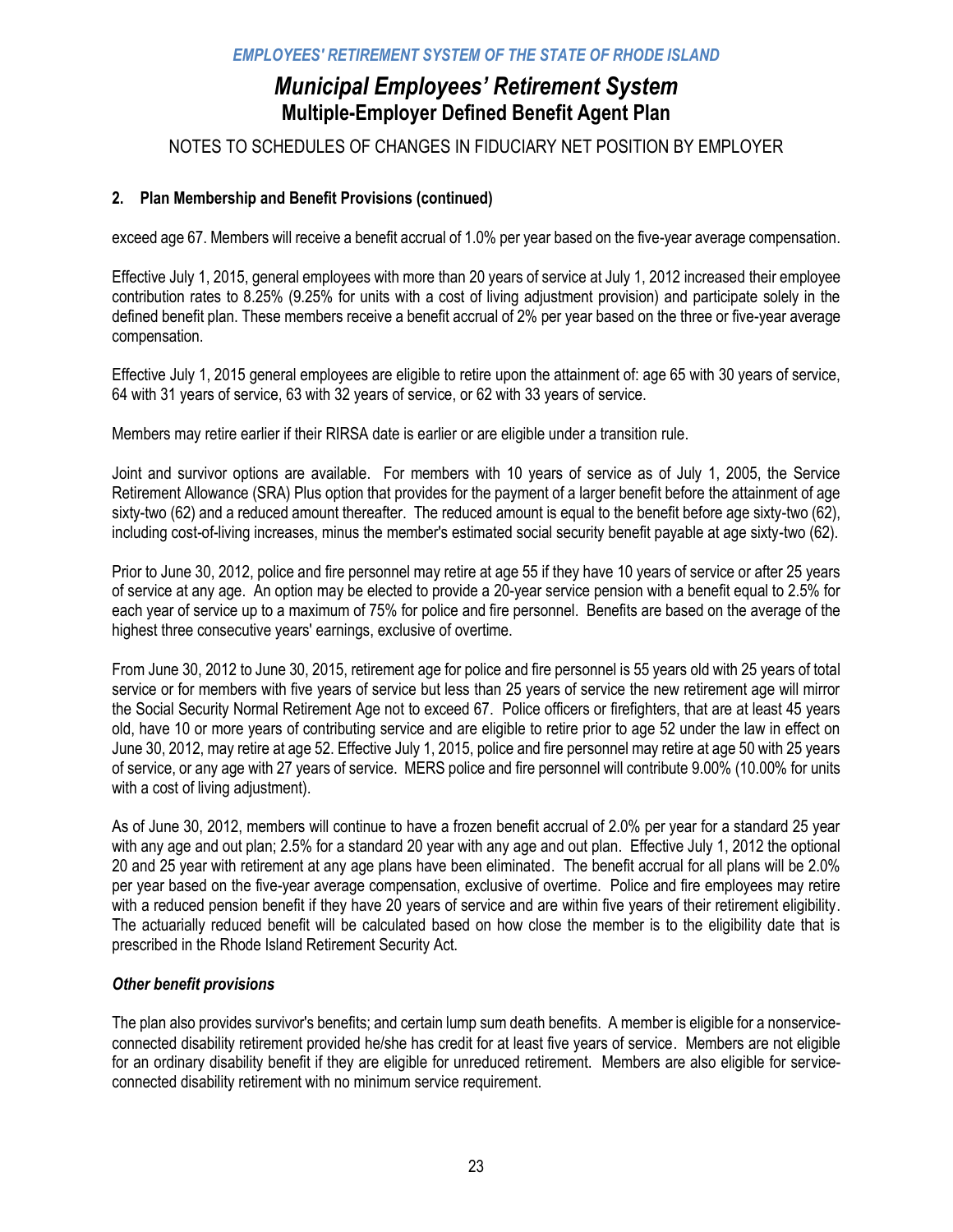## *Municipal Employees' Retirement System*  **Multiple-Employer Defined Benefit Agent Plan**

### NOTES TO SCHEDULES OF CHANGES IN FIDUCIARY NET POSITION BY EMPLOYER

#### **2. Plan Membership and Benefit Provisions (continued)**

Joint and survivor benefit options are available to retirees**.** For some employees, a Social Security Option is also available where an annuity is paid at one amount prior to age 62, and at a reduced amount after age 62, designed to provide a level total income when combined with the member's age 62 Social Security benefit. Benefits cease upon the member's death.

An optional cost-of-living provision may be elected for police and fire personnel and general employees. The Cost of Living Adjustment (COLA) has been suspended for any unit whose funding level is less than 80%. The COLA provision will be reviewed in a four-year interval while the plans are less than 80% funded. When the funding level of a plan exceeds 80% funded eligible retirees may receive a COLA annually effective on their date of retirement plus one month.

The COLA calculation is represented by the following formula: 50% of the COLA is calculated by taking the previous 5-year average investment return, less 5.5% (5 yr return – 5.5%, with a max of 4%) and 50% calculated using the percentage increase in the CPI-U from the prior September 30 (max of 3%) for a total maximum COLA of 3.5%. This COLA is calculated on the first \$31,026 for all members and/or beneficiaries of members who retired on or before June 30, 2015.

This COLA is calculated on the first \$26,098, effective January 1, 2017, for all other members/beneficiaries and indexed as of that date as well. The indexing formula is run annually regardless of funding level each year. The COLA will be delayed until the later of the Social Security Retirement Age or three years after retirement for general employees and until the later of age 50 and three years after retirement for police and fire personnel, other than those entitled to receive a benefit adjustment as of June 30, 2012 under the law then in effect. Once the plan achieves 80% funding, the COLA limitation will be returned to the \$25,855, which will continue to be indexed annually.

#### **3. Relationship to the Plan Financial Statements**

Contributions, benefits and net position are maintained for each MERS employer unit. Certain costs which are common to the administration of the overall pension system are allocated first to each plan and then to each MERS employer unit.

This report was prepared to provide participating employers with additional information needed to comply with the financial reporting requirements of GASB Statement No. 68 *Accounting and Financial Reporting for Pensions.*  Additional financial information for the Employees' Retirement System of Rhode Island (including the MERS plan) is available in the System's audited financial statements for the fiscal year ended June 30, 2017 a[t www.ersri.org.](http://www.ersri.org/)

Certain additions and deductions are presented differently on the Schedules of Changes in Fiduciary Net Position by Employer from the presentation in the System's audited financial statements for the fiscal year ended June 30, 2017 as summarized below.

| As presented in the on System's audited financial statements for the fiscal year ended June 30, 2017: |          |
|-------------------------------------------------------------------------------------------------------|----------|
| Interest on service credits purchased                                                                 | \$44,273 |
| Miscellaneous revenue                                                                                 | 51,557   |
| Service credit transfers (net)                                                                        |          |
| As presented in the Schedule of Changes in Fiduciary Net Position by Employer:                        |          |
| <b>Additions</b> $-$ Other (net)                                                                      | \$95,830 |

Rounding results in minor differences between the Schedules of Changes in Fiduciary Net Position by Employer and the System's audited financial statements for the fiscal year ended June 30, 2017.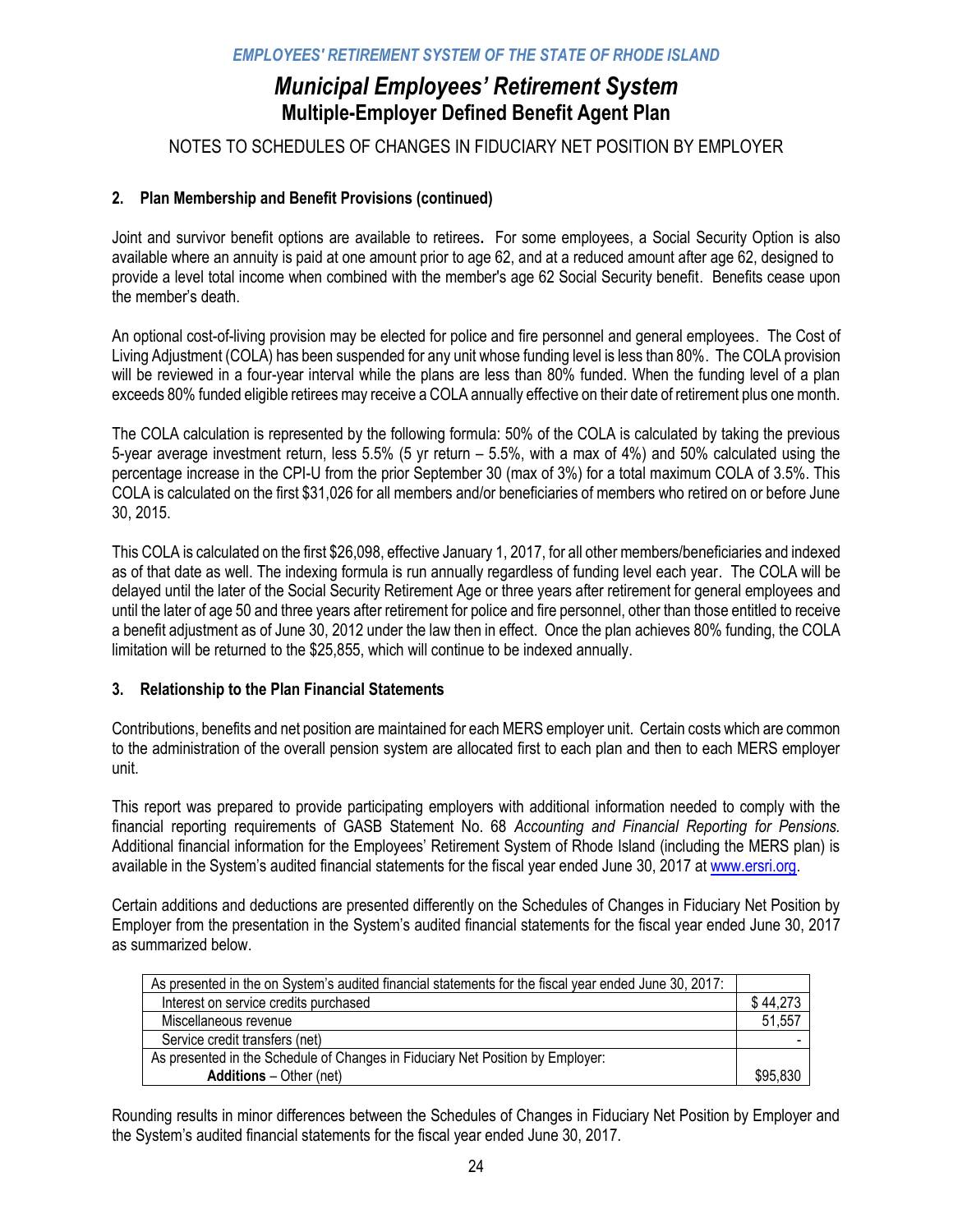## *Municipal Employees' Retirement System*  **Multiple-Employer Defined Benefit Agent Plan**

### NOTES TO SCHEDULES OF CHANGES IN FIDUCIARY NET POSITION BY EMPLOYER

#### **4. Summary of Significant Accounting Policies**

**Basis of Accounting –**The financial statements of the System are prepared on the accrual basis of accounting. Under this method, revenues are recorded when earned and expenses are recorded when incurred.

These financial statements were prepared in accordance with accounting principles generally accepted in the United States of America as prescribed by the Governmental Accounting Standards Board (GASB). The Governmental Accounting Standards Board (GASB) is responsible for establishing generally accepted accounting principles for defined benefit and defined contribution plans established and administered by governmental entities.

**Cash and Cash Equivalents -** Cash represents cash held in trust in a financial institution. Cash equivalents are highly liquid investments with a maturity of three months or less at the time of purchase.

**Investments** - Investment transactions are recorded on a trade date basis. Gains or losses on foreign currency exchange contracts are included in income consistent with changes in the underlying exchange rates. Dividend income is recorded on the ex-dividend date. MERS holds units in the System's Pooled Investment Trust. The number of units held by each plan within the System is a function of each plans' respective contribution to, or withdrawals from, the trust. Investment expense is allocated to each plan based on the plan's units in the Pooled Trust at the end of each month.

**Method Used to Value Investments -** Investments are recorded in the financial statements at fair value. Fair value is the price that would be received to sell an asset or paid to transfer a liability in an orderly transaction between market participants at the measurement date.

Short-term investments are generally carried at cost or amortized cost, which approximates fair value.

The fair value of fixed income securities and domestic and international equity securities is generally based on published market prices and quotations from national security exchanges and securities pricing services. The fair value of mutual fund investments reflects the published closing net asset value as reported by the fund manager.

Commingled funds include institutional domestic equity index and international equity index funds. The fair value of these commingled funds is based on the reported net asset value (NAV) based upon the fair value of the underlying securities or assets held in the fund.

Futures contracts are valued at the settlement price established each day by the board of trade or exchange on which they are traded.

The System also trades in foreign exchange contracts to manage exposure to foreign currency risks. Such contracts are used to purchase and sell foreign currency at a guaranteed future price. The change in the estimated fair value of these contracts, which reflects current foreign exchange rates, is included in the determination of the fair value of the System's investments.

Other investments that are not traded on a national security exchange (primarily private equity, real estate, hedge funds, infrastructure investments, and Crisis Protection Class – Trend Following) are valued based on the reported Net Asset Value (NAV) by the fund manager or general partner. Publicly traded investments held by the partnerships are valued based on quoted market prices. If not publicly traded, the fair value is determined by the general partner following U.S. generally accepted accounting principles. Financial Accounting Standards Board ASC Topic 820, Fair Value Measurements and Disclosures, requires the limited partnership general partners for these investment types to va**lue non-**publicly traded assets at current fair value, taking into consideration the financial performance of the issuer,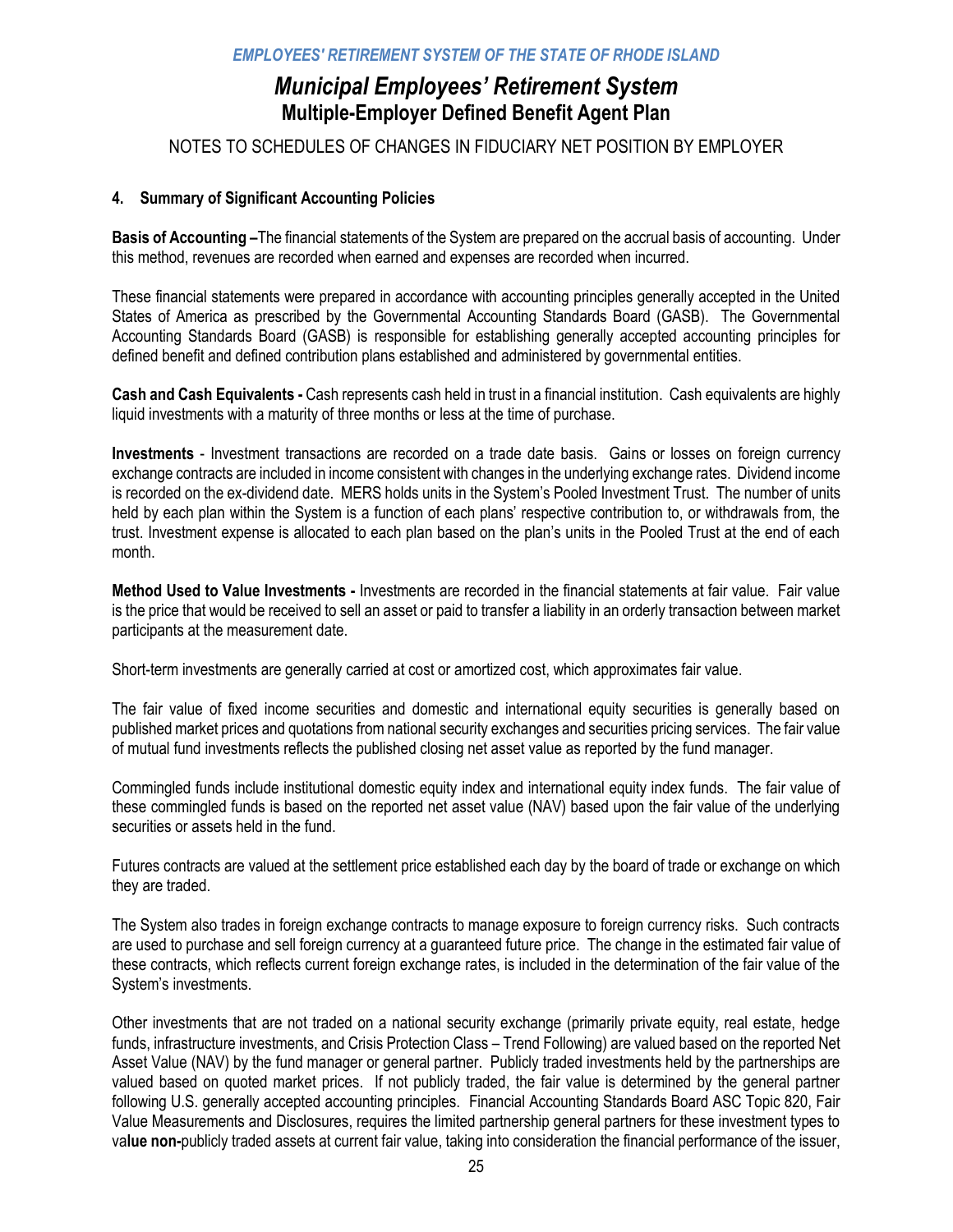## *Municipal Employees' Retirement System*  **Multiple-Employer Defined Benefit Agent Plan**

### NOTES TO SCHEDULES OF CHANGES IN FIDUCIARY NET POSITION BY EMPLOYER

#### **4. Summary of Significant Accounting Policies (continued)**

cash flow analysis, recent sales prices, market comparable transactions, a new round of financing, a change in economic conditions, and other pertinent information.

Hedge funds represented 9.2 % of the total reported fair value of all investments within the System's Pooled Investment Trust at June 30, 2017. This portfolio is comprised of 17 limited partnerships divided into two sub-categories: hedged equity and absolute return. Hedged equity funds are designed to benefit from the stock market with considerably less risk. They own stakes in companies they expect to outperform and also sell short stocks that they expect to underperform. Absolute return hedge funds employ strategies that seek to generate long-term returns and mitigate risk, regardless of broader market moves. The funds invest across asset classes, including government bonds, other fixed income securities, equity indexes, commodities, and currencies.

The fair values of the investments in this type have been determined using the NAV per share of the investments as reported by the general partner at June 30, 2017. Of the underlying holdings within the hedge funds approximately 73% were valued based on Tier 1 inputs (unadjusted quoted prices in active markets that are accessible at the measurement date for identical, unrestricted investments).

The system's investments in hedge funds are generally subject to "lock-up" provisions that limit (subject to certain exceptions) the ability to withdraw amounts previously invested for a period of one to three years after the initial investment. At June 30, 2017, investments totaling \$45,834,624 are subject to these withdrawal limitation provisions. The remainder of hedge fund assets is available for redemption on a month-end, quarter-end, semi-annual or annual basis, and is subject to notice periods which vary by fund and range from 2 days to 150 days.

As part of an overall change in asset allocation during fiscal 2017, the State Investment Commission opted to reduce its investment in hedge funds. Approximately, \$371 million was received during fiscal 2017 from the System's liquidation of certain hedge funds. At June 30, 2017, approximately \$244 million is pending and expected to be received during fiscal 2018. Of the amounts pending distribution to the System, assets totaling \$8.6 million are held in three vehicles managing the liquidation of investments held in private securities. Cash will be distributed as investments are sold. An additional \$13.7 million represents non-invested, liquid assets to be distributed upon completion of the funds' annual audits.

Private equity represented 7.1% of the total reported fair value of all all investments within the System's Pooled Investment Trust at June 30, 2017. These 84 limited partnership funds provide the portfolio exposure to private companies through equity and/or debt investments. Private equity fund managers invest in private companies with the goal of enhancing their value over the long-term.

The fair values of the investments in this type have been determined using the NAV per share of the investments as reported by the general partner at June 30, 2017.

Private equity investments cannot be redeemed. The nature of these investments provides for distributions through the liquidation of the underlying assets or net operating cash flows.

Real estate represented 7.4% of the total reported fair value of all investments within the System's Pooled Investment Trust at June 30, 2017. These 14 limited partnerships investments are comprised of two different private real estate equity components, Core and Non-Core, which generally refer to the relative levels of risk in the underlying assets. Core investments include existing, substantially leased, income-producing properties located principally in economically diversified metropolitan areas. Non-Core investments represent those properties and/or investment strategies that require specialized acquisition and management expertise and skill to mitigate the business and leasing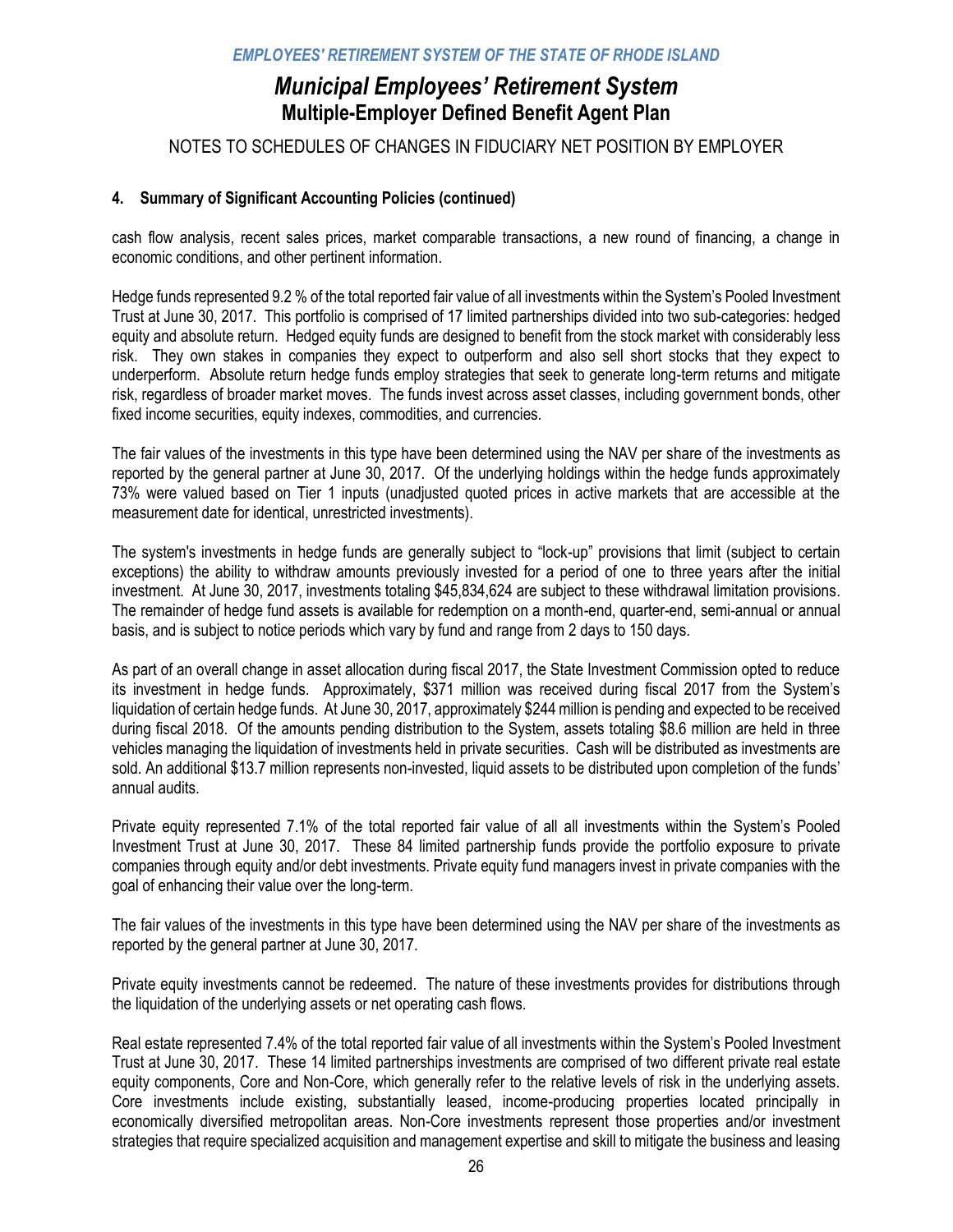## *Municipal Employees' Retirement System*  **Multiple-Employer Defined Benefit Agent Plan**

### NOTES TO SCHEDULES OF CHANGES IN FIDUCIARY NET POSITION BY EMPLOYER

#### **4. Summary of Significant Accounting Policies (continued)**

risks that may be associated with individual investments. Non-Core investments, which may be referred to as Value Added and Opportunistic investments, are expected to be held for shorter periods, have greater volatility compared to Core investments, and as such, are expected to provide yields higher than those associated with Core investments.

These funds acquire, manage and sell physical properties, including office, retail, apartment, and industrial buildings as well as more niche property types, such as student housing, self-storage and hotels. The primary goals of this asset class are to provide current income, risk-adjusted total returns, and diversification.

The fair values of the investments in this type have been determined using the NAV per share of the investments as reported by the general partner at June 30, 2017.

With the exception of five core open-end funds which allow for quarterly redemptions, the investments cannot be redeemed. The nature of these investments provides for distributions through the liquidation of the underlying assets or net operating cash flows.

Infrastructure investments represented 3.5% of the total reported fair value of all investments within the System's Pooled Investment Trust at June 30, 2017. These four funds provide inflation-protection and current income to the portfolio through investments in facilities and services required for an economy to function including electricity production and distribution, pipelines, sewers and waste management, airports, roads, bridges, ports, railroads, telephone and cable networks, and hospitals. The fair values of the investments in this type have been determined using the NAV per share of the investments as reported by the general partner at June 30, 2017.

With the exception of one open-end core fund which allows for quarterly liquidity, the investments cannot be redeemed. The nature of these investments provides for distributions through the liquidation of the underlying assets or net operating cash flows.

Crisis Protection Class – Trend Following investments represented 1.0% of the total reported fair value of all investments within the System's Pooled Investment Trust at June 30, 2017. These two funds were created as limited liability companies with the Employees' Retirement System of the State of Rhode Island as the sole member. The investment managers' principal investment objectives for the companies include providing diversified exposure to market trends across asset classes, geographies, and time horizons to generate sizable profits during the periods when growth–risk exposed assets decline significantly and to outperform the Credit Suisse Liquid Alternative Beta Managed Futures Index (CLABT18 Index) over a 5-year period.

The fair values of the investments in this type have been determined using the NAV per share of the investments as reported by the general partner at June 30, 2017. As the Employees' Retirement System of the State of Rhode Island is the sole member, the limited liability company could be liquidated at its option. The nature of these investments provides for distributions through the liquidation of the underlying assets or net operating cash flows.

**Investment expenses –** Certain investment management expenses are presented separately as a component of net investment income and include investment consultants, custodial fees, direct investment expenses allocated by managers, and allocated Office of the General Treasurer expenses associated with oversight of the portfolio. In some instances (hedge funds, private equity, real estate, infrastructure, crisis protection class – trend following, and cash investments), investment related costs are not readily separable from investment income and consequently investment income is recorded net of related expenses.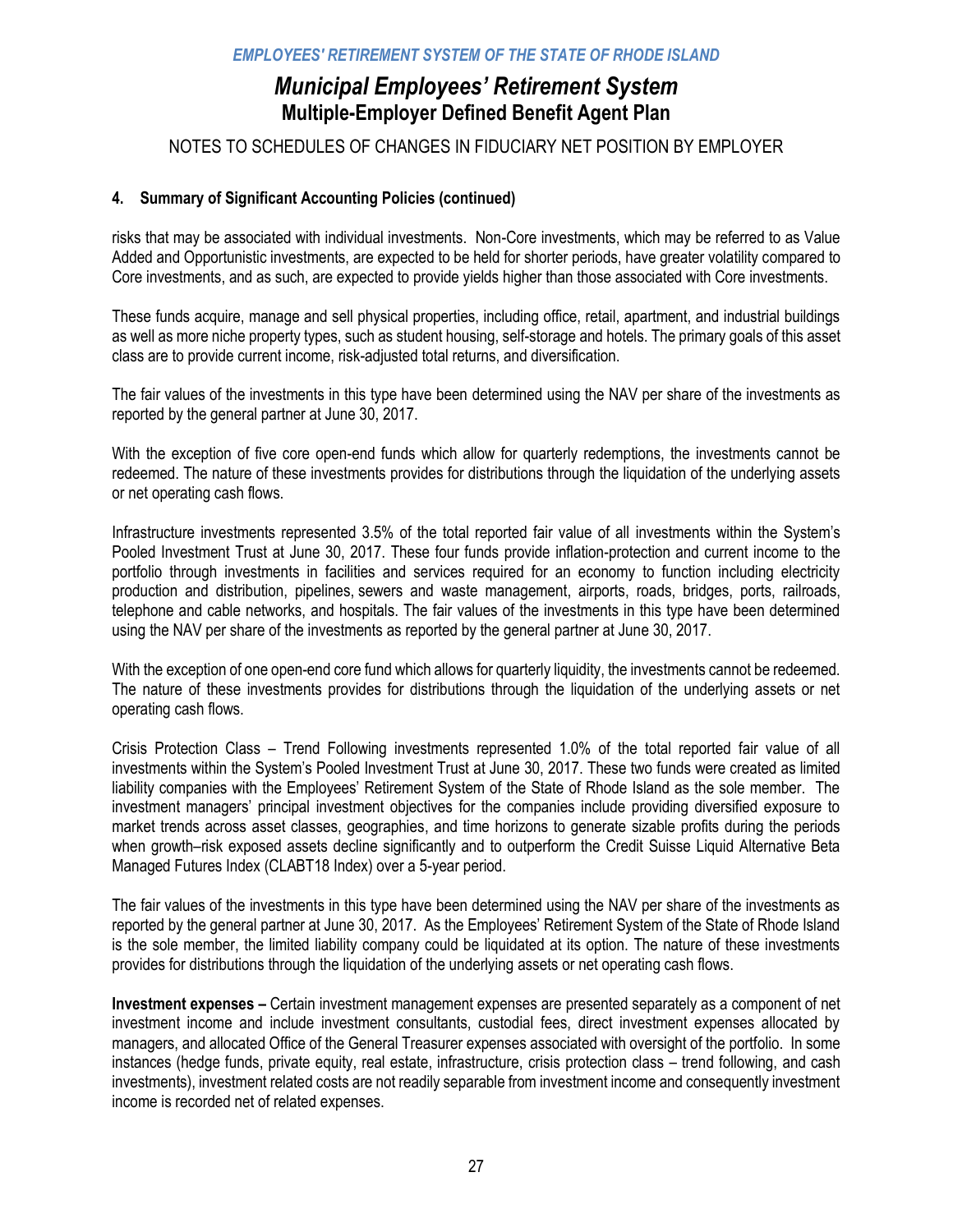## *Municipal Employees' Retirement System*  **Multiple-Employer Defined Benefit Agent Plan**

### NOTES TO SCHEDULES OF CHANGES IN FIDUCIARY NET POSITION BY EMPLOYER

#### **4. Summary of Significant Accounting Policies (continued)**

**Contributions** - Plan member contributions for the defined benefit plans are recognized in the period in which the wages, subject to required contributions, are earned for the performance of duties for covered employment. Employer contributions to each defined benefit plan are recognized when due and the employer has made a formal commitment to provide the contributions.

**Benefits** - Benefits and refunds are recognized when due and payable in accordance with the terms of each plan.

**Use of Estimates –** The preparation of financial statements in conformity with accounting principles generally accepted in the United States of America requires management to make estimates and assumptions that affect the reported amounts of assets and liabilities and disclosures of contingencies. These estimates are subject to a certain amount of uncertainty in the near term, which could result in changes in the values reported for those assets in the statements of fiduciary net position. Because of the inherent uncertainty in the valuation of privately held securities, the fair value may differ from the values that would have been used if a ready market for such securities existed, and the difference can be material. Estimates also affect the reported amounts of income/additions and expenses/deductions during the reporting period. Actual results could differ from these estimates.

#### **5. Contributions**

Contribution requirements for plan members and employers are established pursuant to Rhode Island General Laws. Employers are required to contribute at an actuarially determined rate for the defined benefit plans. Plan member contributions for the defined benefit and defined contribution plans are fixed by statute. Member and employer contribution rates are subject to amendment by the General Assembly.

#### **(a). Funding Policy**

The funding policies, as set forth in Rhode Island General Law, Section 36-10-2 and 45-21-42 provide for actuarially determined periodic contributions to the plans. The actuarial valuation uses the Entry Age Normal actuarial cost method. Under this method, the employer contribution rate is the sum of (i) the employer normal cost rate, and (ii) a rate that will amortize the unfunded actuarial liability. The valuation is prepared on the projected benefit basis, under which the present value, at the assumed rate of return (currently 7.0 percent), of each participant's expected benefit payable at retirement or death is determined, based on age, service, gender and compensation.

The employer contributions required to support the benefits of the Plan are determined following a level funding approach, and consist of a normal contribution and an accrued liability contribution. The normal contribution is determined using the "entry age normal" method. Under this method, a calculation is made to determine the rate of contribution which, if applied to the compensation of each individual member during the entire period of anticipated covered service, would be required to meet the cost of all benefits payable on his behalf. This method is commonly referred to as the Individual Entry Age Actuarial Cost Method.

The unfunded actuarial accrued liability (UAAL) is amortized as a level percent of payroll over a closed period. For underfunded plans, the period is 25 years as measured from June 30, 2010, or 21 years as of the current valuation date for any existing UAAL. Beginning with the June 30, 2014 actuarial valuation, new experience gains and losses for underfunded plans are amortized over individual closed periods of 20 years using the process of "laddering". Overfunded plans will have an amortization rate calculated using a single base amortized over an open period of 20 years.